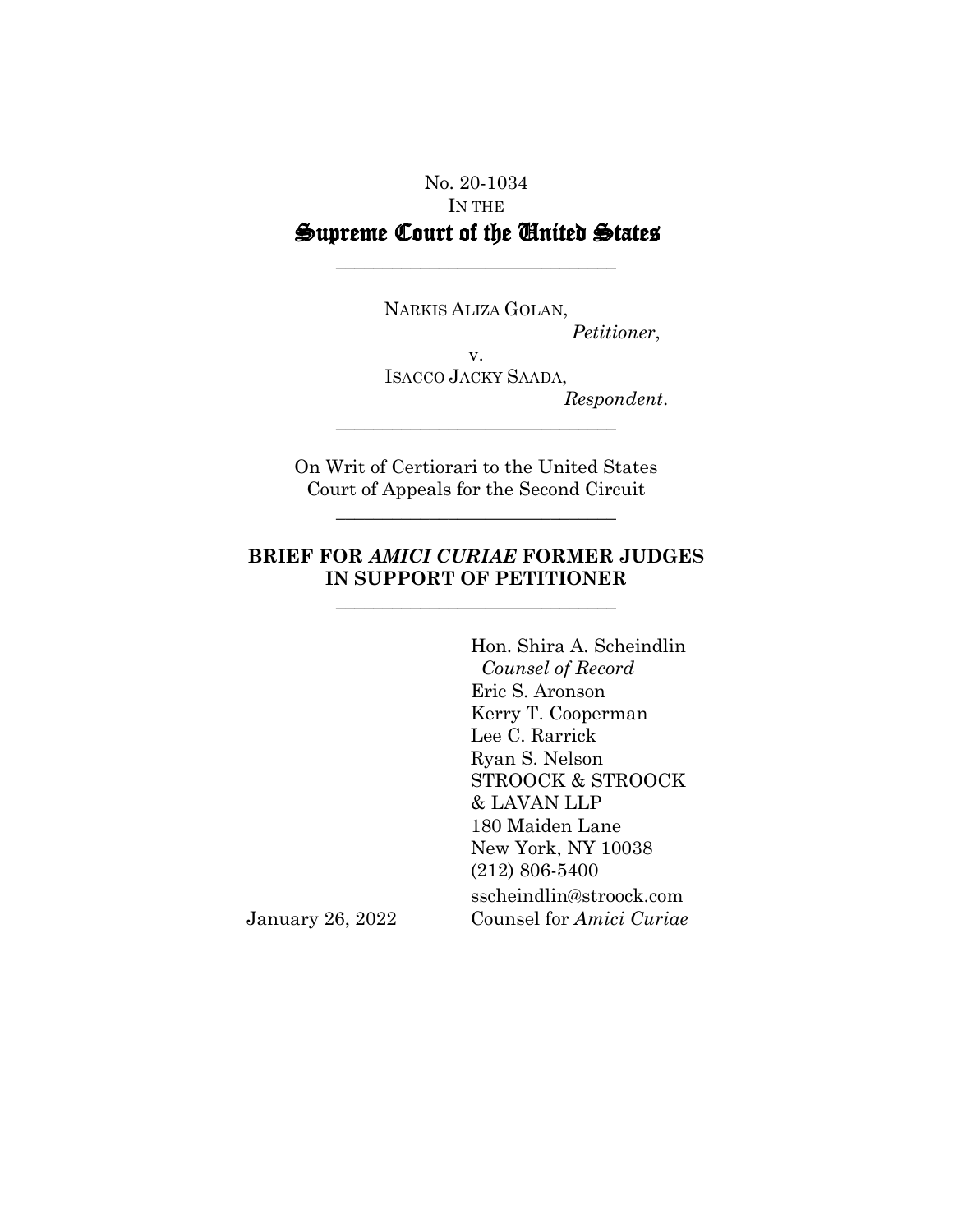#### **QUESTION PRESENTED**

The Hague Convention on the Civil Aspects of International Child Abduction requires that a child wrongfully removed from a country in which he or she was habitually resident must be returned to that country for an adjudication of custody rights unless, inter alia, there is a grave risk that return would expose the child to physical or psychological harm. The question presented is:

Whether, upon determining that return to the country of habitual residence places a child at grave risk, a district court is required to consider ameliorative measures that would facilitate the return of the child despite the grave-risk determination.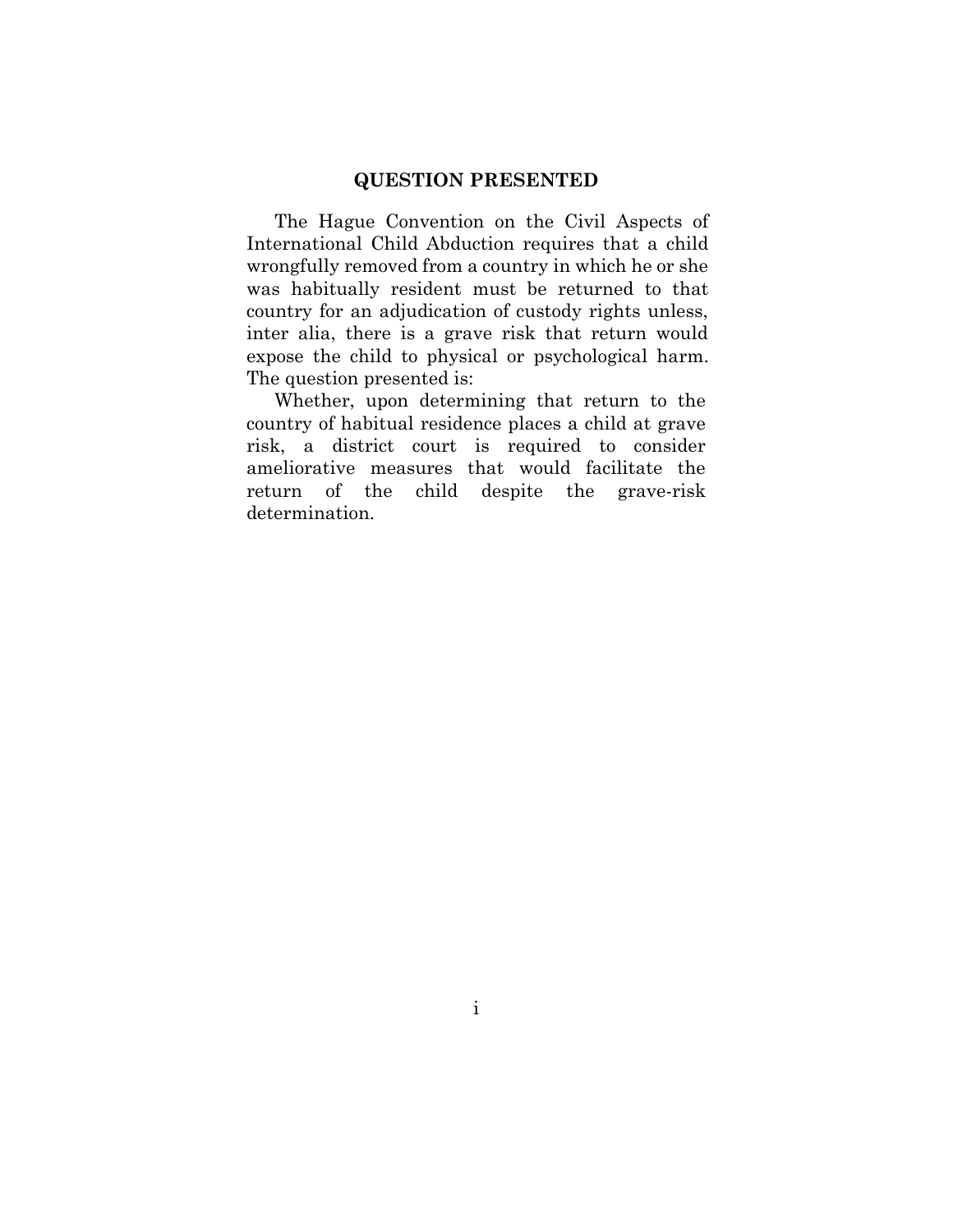## **TABLE OF CONTENTS**

# **Page**

|      | INTERESTS OF AMICI CURIAE1                                                                                                                                                                                                                 |  |  |
|------|--------------------------------------------------------------------------------------------------------------------------------------------------------------------------------------------------------------------------------------------|--|--|
|      |                                                                                                                                                                                                                                            |  |  |
|      |                                                                                                                                                                                                                                            |  |  |
| I.   | Mandating Judicial Analysis of<br><b>Ameliorative Measures Forces</b><br>US Courts Beyond their<br>Traditional Jurisdiction and<br>Civil Law Judges<br>a <sub>1</sub><br>Perform Investigatory<br>Functions; Common Law<br>Judges Do Not10 |  |  |
| II.  | <b>Federal District Courts Have</b><br>Limited Family Law                                                                                                                                                                                  |  |  |
| III. | Mandatory Consideration of<br><b>Ameliorative Measures</b><br><b>Protracts Hague Convention</b><br>Cases and Saps Judicial                                                                                                                 |  |  |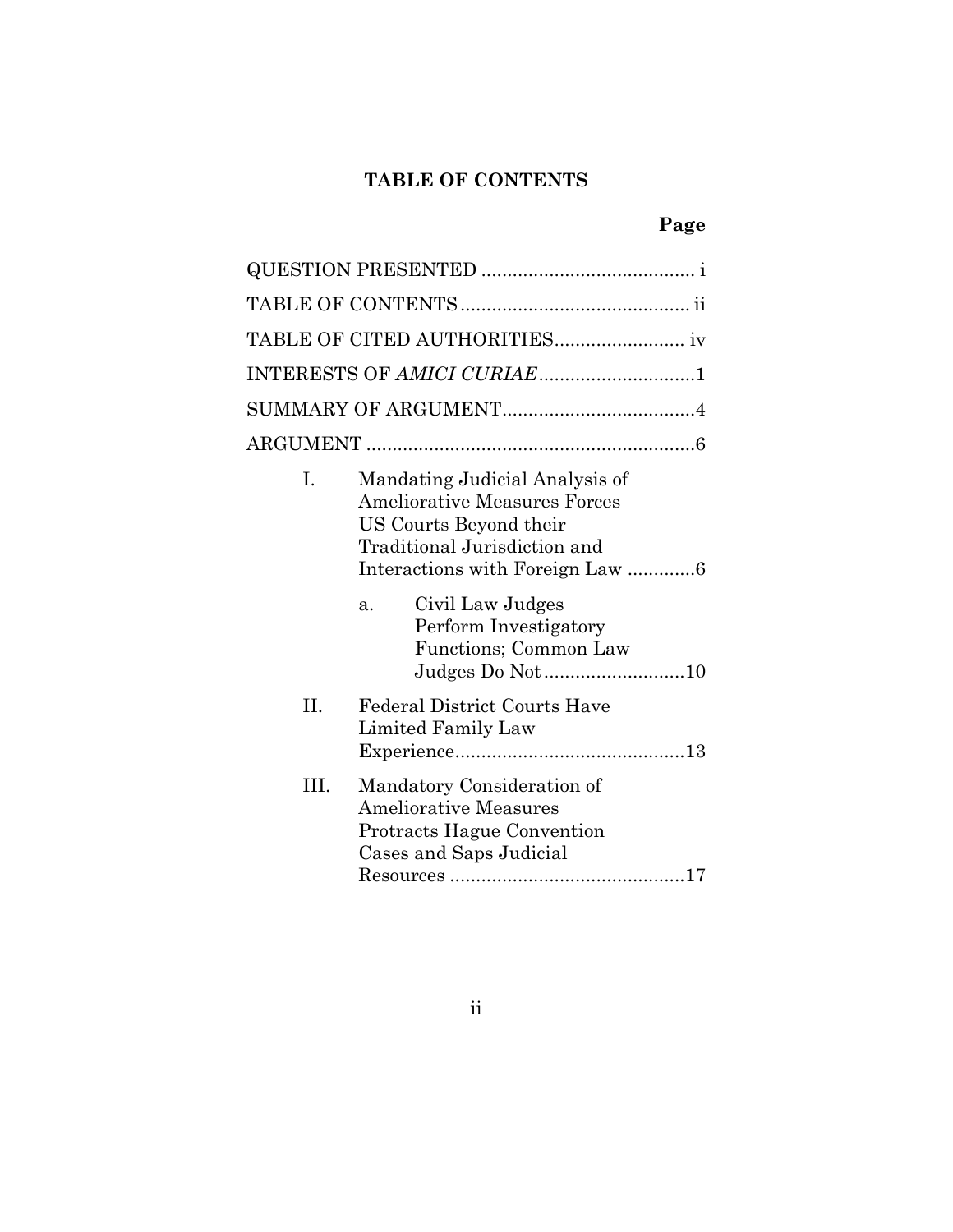| a.             | <b>Crafting Ameliorative</b>  |
|----------------|-------------------------------|
|                | Measures Prevents             |
|                | Courts from Resolving         |
|                | <b>Hague Convention Cases</b> |
|                | in an Expedited Manner,       |
|                | As Required by the            |
|                |                               |
| $\mathbf{b}$ . | The Second Circuit's          |
|                | Mandate Would Further         |
|                | Strain Court Dockets,         |
|                | Delaying Resolution of        |
|                | Other Cases in Favor of       |
|                | Crafting Unenforceable        |
|                |                               |
| CONCLUSION.    | 23                            |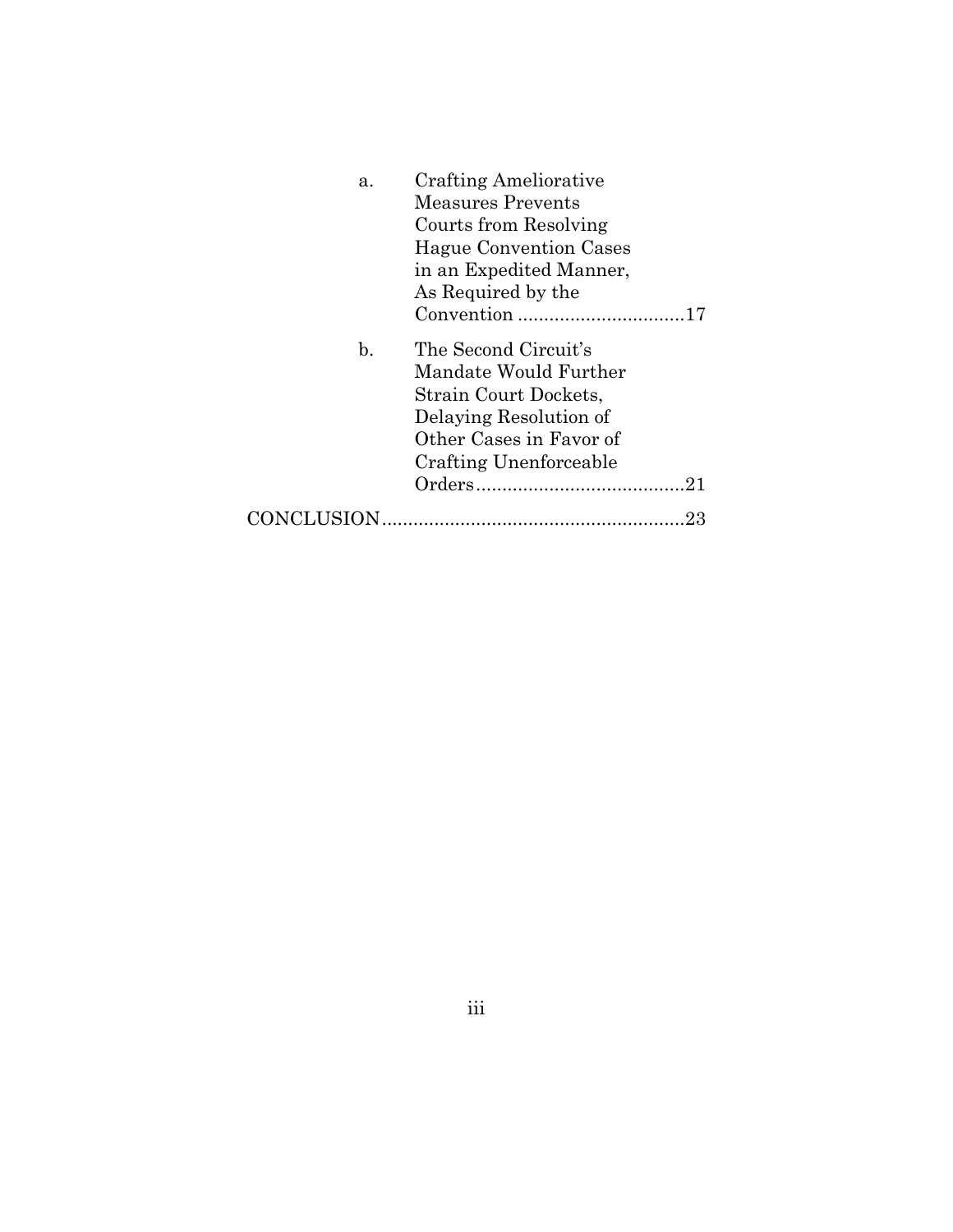## **TABLE OF CITED AUTHORITIES**

## **Page(s)**

## **Cases:**

| Acosta v. Acosta,                                                        |
|--------------------------------------------------------------------------|
| American Airlines, Inc. v. Block,                                        |
| Animal Sci. Prods., Inc. v.<br>Hebei Welcome Pharm. Co.,                 |
| Ankenbrandt v. Richards,                                                 |
| Baran v. Beaty,                                                          |
| Barber v. Barber,<br>62 U.S. (21 How.) 582 (1858)14                      |
| Blondin v. Dubois,                                                       |
| Chafin v. Chafin,                                                        |
| Clarke v. Marriott Int'l, Inc.,                                          |
| Compania Sud Americana De Vapores, S.A.<br>v. I.T.O. Corp. of Baltimore, |
| Danaipour v. McLarey,                                                    |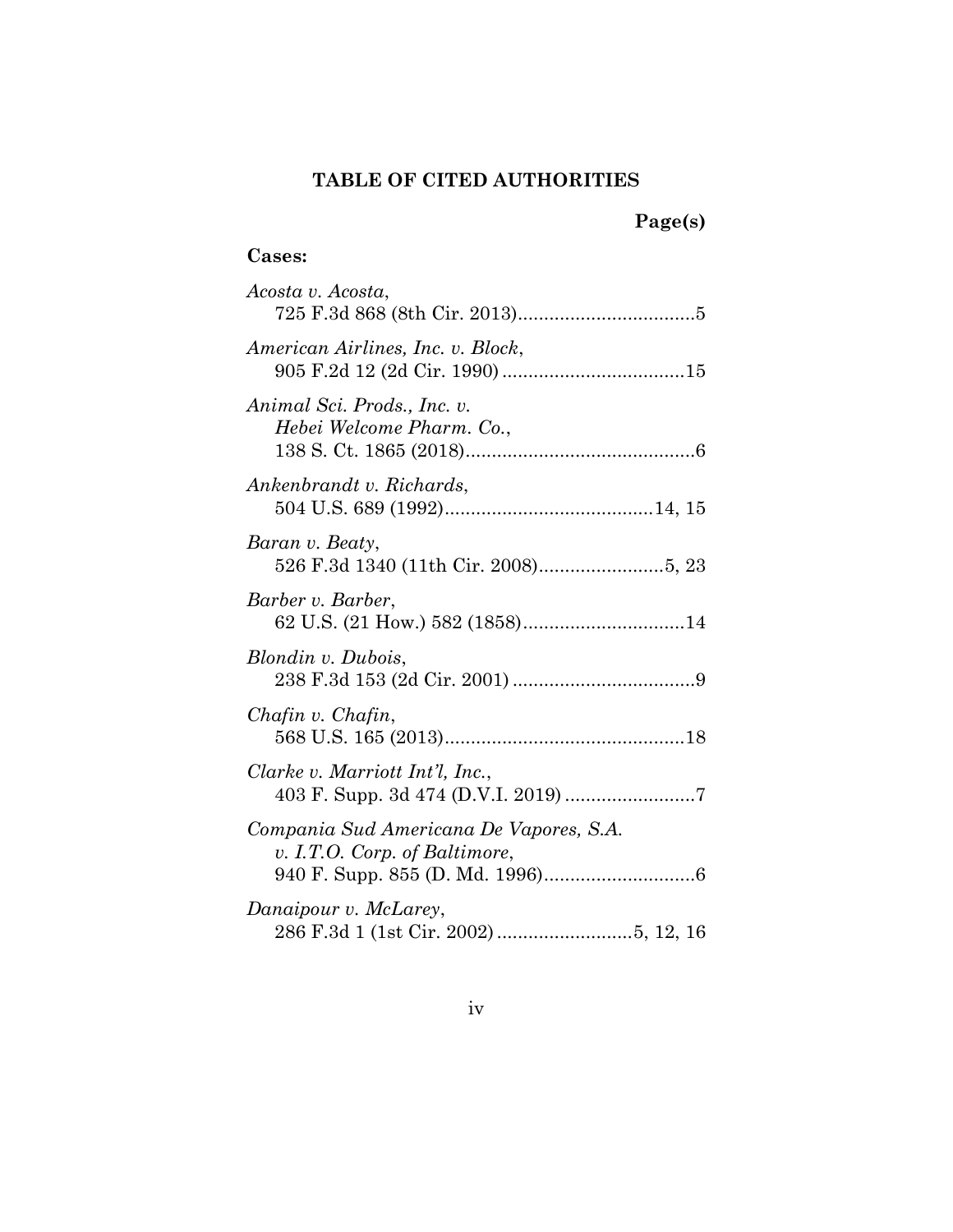| Deem v. DiMella-Deem,                                                                                                                                                             |
|-----------------------------------------------------------------------------------------------------------------------------------------------------------------------------------|
| Euroboor B.V. v. Grafova,<br>No. 2:17-CV-02157, 2021 WL 4325694<br>(N.D. Ala. Sept. 23, 2021),<br><i>reconsideration denied, No. 2:17-CV-</i><br>2157, 2021 WL 5085952 (N.D. Ala. |
| Ex parte Burrus,                                                                                                                                                                  |
| Exxon Mobil Corp. v.<br>Allapattah Services, Inc.,                                                                                                                                |
| Friedrich v. Friedrich,                                                                                                                                                           |
| Holder v. Holder,                                                                                                                                                                 |
| Journe v. Journe,                                                                                                                                                                 |
| Kowalski v. Boliker,<br>893 F.3d 987 (7th Cir. 2018)15                                                                                                                            |
| $Lloyd$ v. Loeffler,                                                                                                                                                              |
| M.A. Mobile Ltd. v.<br>Indian Inst. of Tech. Kharagpur,                                                                                                                           |
| Mansell v. Mansell,                                                                                                                                                               |
|                                                                                                                                                                                   |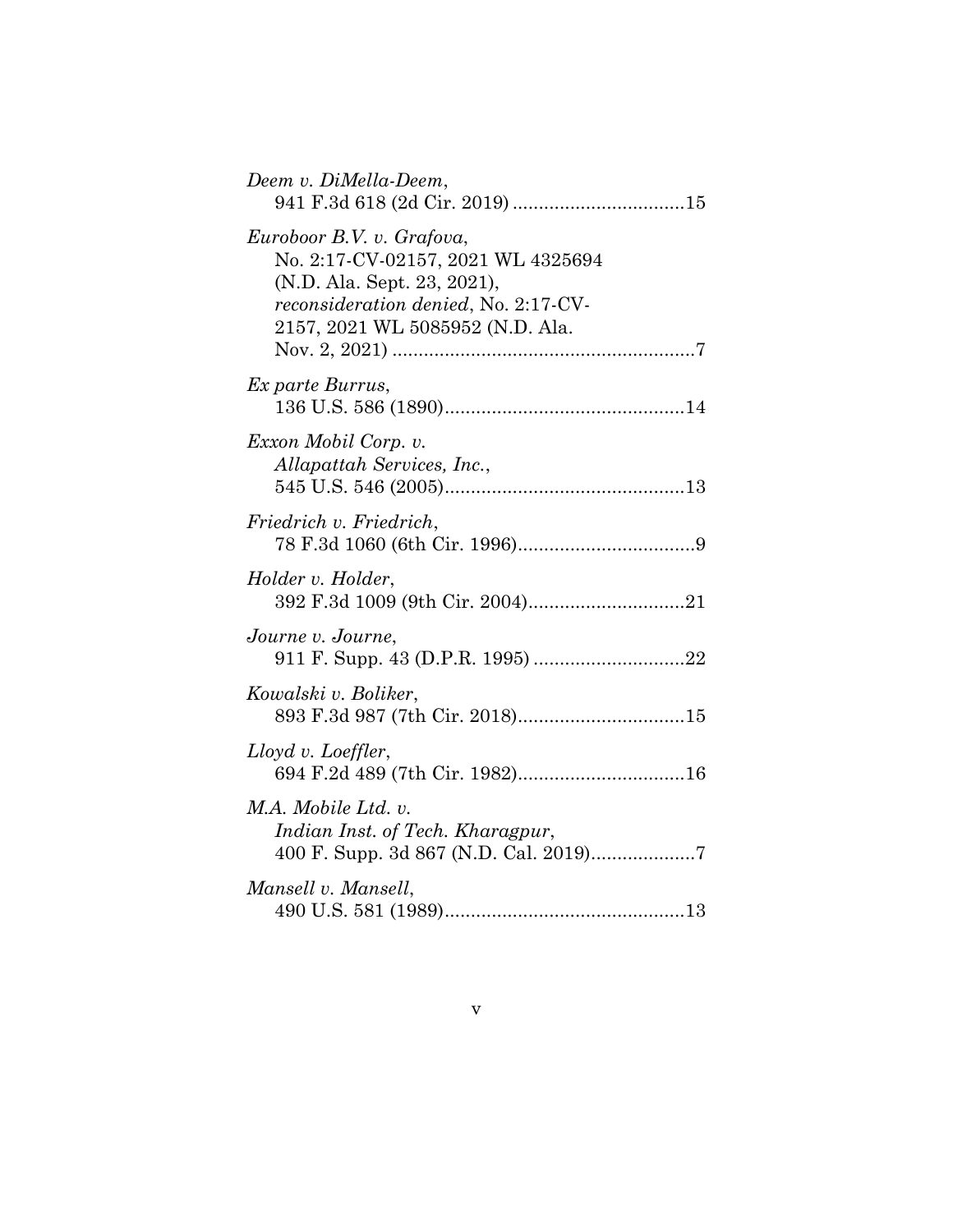| March v. Levine,                                                                                                                           |
|--------------------------------------------------------------------------------------------------------------------------------------------|
| Mayaguez S.A. v. Citigroup, Inc.,<br>No. 16-CV-6788, 2021 WL 1799653                                                                       |
| Monasky v. Taglieri,                                                                                                                       |
| Moore v. Sims,                                                                                                                             |
| Ohio ex rel. Popovici v. Agler,                                                                                                            |
| Onrust v. Larson,<br>No. 15-CV-122, 2015 WL 6971472                                                                                        |
| Saada v. Golan,<br>833 F. App'x 829 (2d Cir. 2020), cert.<br>granted, No. 20-1034, 142 S. Ct. 638                                          |
| Saada v. Golan,                                                                                                                            |
| Saada v. Golan,<br>No. 18-CV-5292, 2019 WL 1317868<br>$(E.D.N.Y. Mar. 22, 2019), aff'din part,$<br>vacated in part, remanded, 930 F.3d 533 |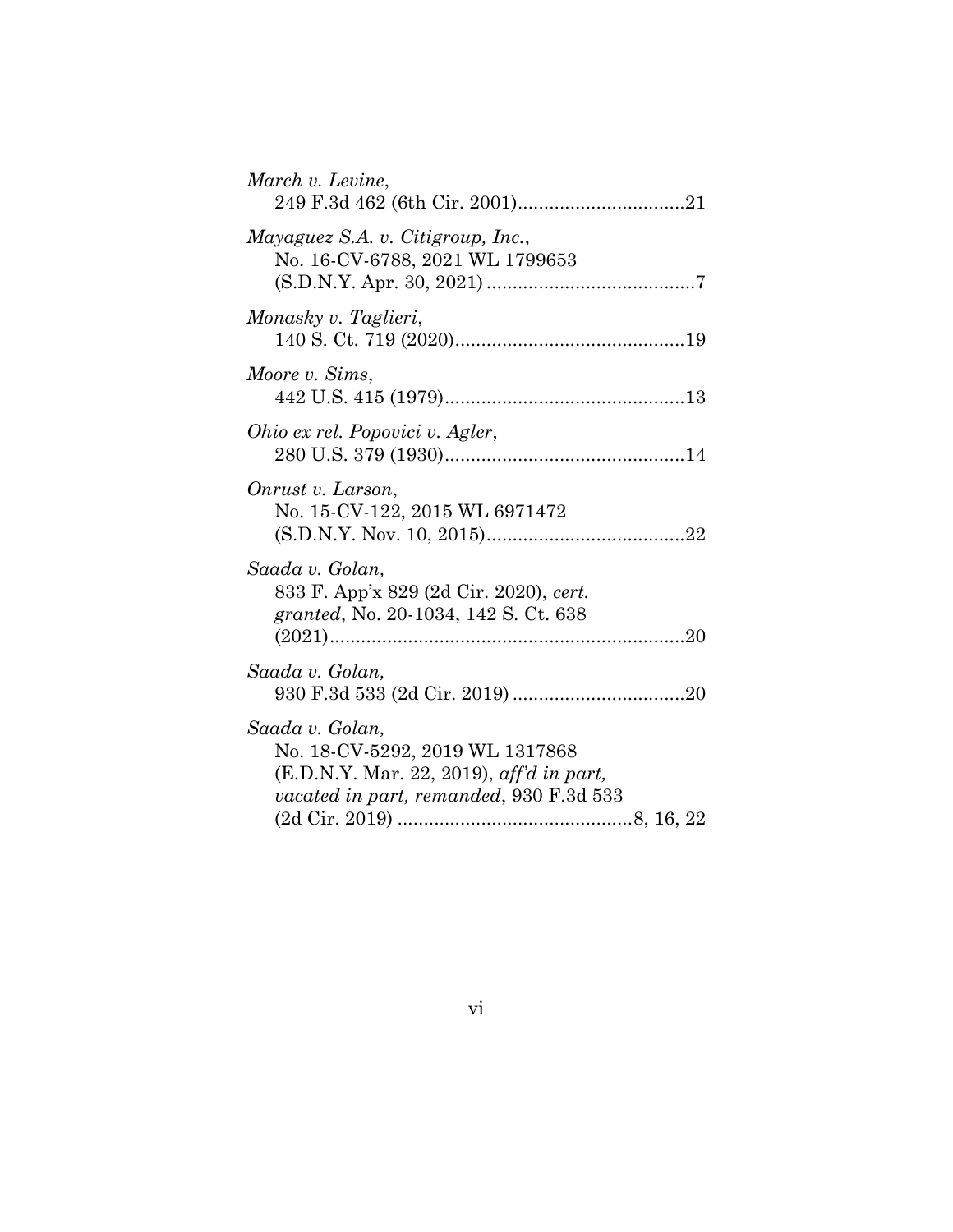| Saada v. Golan,                                                                                                |
|----------------------------------------------------------------------------------------------------------------|
| No. 18-CV-5292, 2020 WL 2128867                                                                                |
| (E.D.N.Y. May 5, 2020), aff'd, 833 F.                                                                          |
| App'x 829 (2d Cir. 2020), cert. granted,                                                                       |
| No. 20-1034, 142 S. Ct. 638 (2021), and                                                                        |
| motion for relief from judgment denied,                                                                        |
| No. 18-CV-5292, 2021 WL 1176372                                                                                |
|                                                                                                                |
| (E.D.N.Y. Mar. 29, 2021), aff'd, No. 21-                                                                       |
| 876-CV, 2021 WL 4824129 (2d Cir. Oct.                                                                          |
|                                                                                                                |
| Simms v. Simms,                                                                                                |
|                                                                                                                |
|                                                                                                                |
| Societe Nationale Industrielle Aerospatiale                                                                    |
| v. U.S. Dist. Ct. for S. Dist. of Iowa,                                                                        |
|                                                                                                                |
|                                                                                                                |
| Thompson v. Thompson,                                                                                          |
|                                                                                                                |
| United States v. Hitachi Am., Ltd.,                                                                            |
|                                                                                                                |
|                                                                                                                |
| Van De Sande v. Van De Sande,                                                                                  |
| 431 F.3d 567 (7th Cir. 2005)16                                                                                 |
|                                                                                                                |
| Williams v. Lambert,                                                                                           |
|                                                                                                                |
| <b>Statutes &amp; Other Authorities:</b>                                                                       |
|                                                                                                                |
|                                                                                                                |
| Carol S. Bruch, The Unmet Needs of<br>Domestic Violence Victims and Their<br>Children in Hague Child Abduction |
| Convention Cases, 38 FAM. L.Q. 529                                                                             |
|                                                                                                                |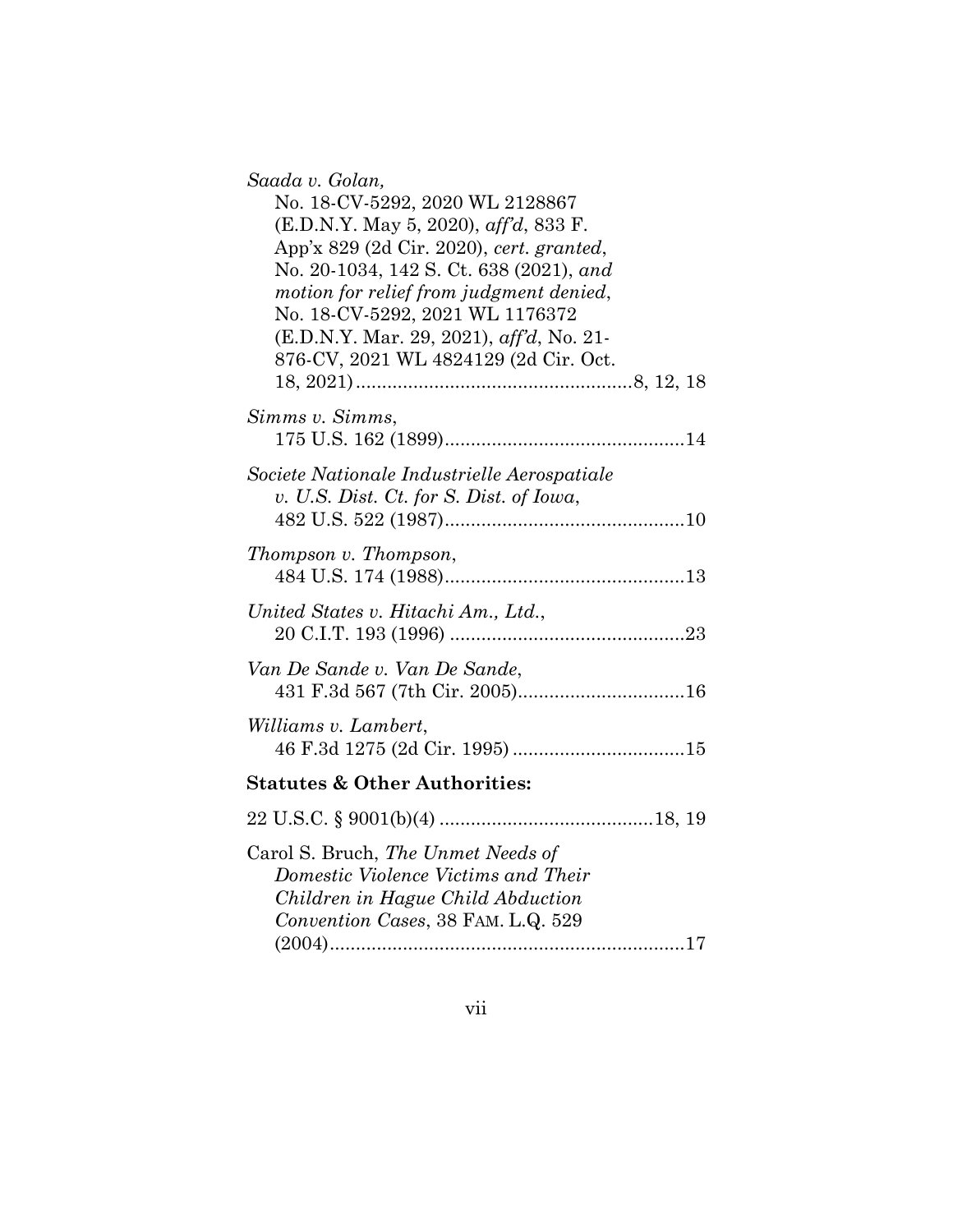| Christopher T. Benitez, MD et al., Do<br>Protection Orders Protect?, 38 J. AM.                                                                                                            |
|-------------------------------------------------------------------------------------------------------------------------------------------------------------------------------------------|
| Dean Roscoe Pound, <i>Proceedings in</i><br>Commemoration of the Address, 29                                                                                                              |
| Department of State, Report on Compliance<br>with the Hague Convention on the Civil<br>Aspects of International Child Abduction                                                           |
|                                                                                                                                                                                           |
| The Hague Convention on the Civil Aspects<br>of International Child Abduction, Oct.<br>25, 1980, T.I.A.S. No. 11670, reprinted in<br>51 Fed. Reg. 10,494 (Mar. 26, 1986)  passim          |
| Hague Permanent Bureau, Report on the<br>Fifth Meeting of the Special Commission                                                                                                          |
| Henry J. Friendly, Reactions of a Lawyer-<br>Newly Become Judge, 71 YALE L.J. 218                                                                                                         |
| HON. JAMES D. GARBOLINO, FEDERAL<br>JUDICIAL CENTER, THE 1980 HAGUE<br>CONVENTION ON THE CIVIL ASPECTS OF<br><b>INTERNATIONAL CHILD ABDUCTION: A</b><br>GUIDE FOR JUDGES (2d ed. 2015) 19 |
| Inquisitorial System, BLACK'S LAW                                                                                                                                                         |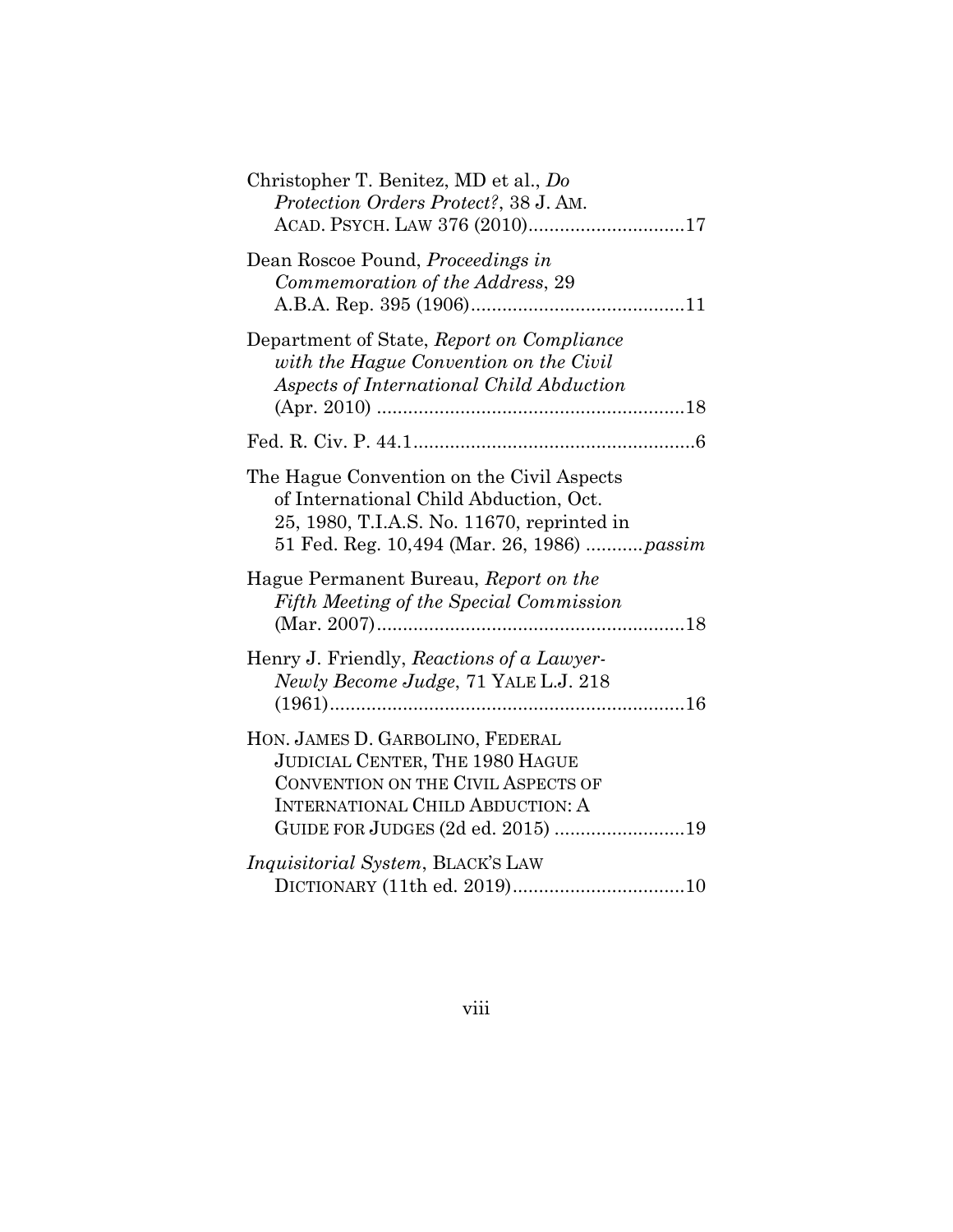| JAMES G. APPLE & ROBERT R. DEYLING,<br>FEDERAL JUDICIAL CENTER, A PRIMER ON<br>THE CIVIL-LAW SYSTEM (1995)11                                                                                               |
|------------------------------------------------------------------------------------------------------------------------------------------------------------------------------------------------------------|
| JEFFREY L. EDLESON, PH.D., ET AL.,<br><b>MULTIPLE PERSPECTIVES ON BATTERED</b><br>MOTHERS AND THEIR CHILDREN FLEEING<br>TO THE UNITED STATES FOR SAFETY: A<br>STUDY OF HAGUE CONVENTION CASES,             |
| Letter from Catherine W. Brown, Assistant<br>Legal Adviser for Consular Affairs,<br>United States Dep't of State, to Michael<br>Nicholls, Child Abduction Unit, Lord<br>Chancellor's Dep't, United Kingdom |
| Merle H. Weiner, <i>International Child</i><br>Abduction and the Escape from Domestic<br>Violence, 69 FORDHAM L. REV. 593 (2000)23                                                                         |
| Restatement (Third) of Foreign Relations                                                                                                                                                                   |
| Roxanne Hoegger, What if She Leaves?<br>Domestic Violence Cases Under the<br>Hague Convention and the Insufficiency<br>of the Undertakings Remedy, 18<br>BERKELEY WOMEN'S L.J. 181 (2003)19                |
| Sande L. Buhai, Access to Justice for<br>Unrepresented Litigants: A Comparative<br>Perspective, 42 LOY. L.A. L. REV. 979                                                                                   |
|                                                                                                                                                                                                            |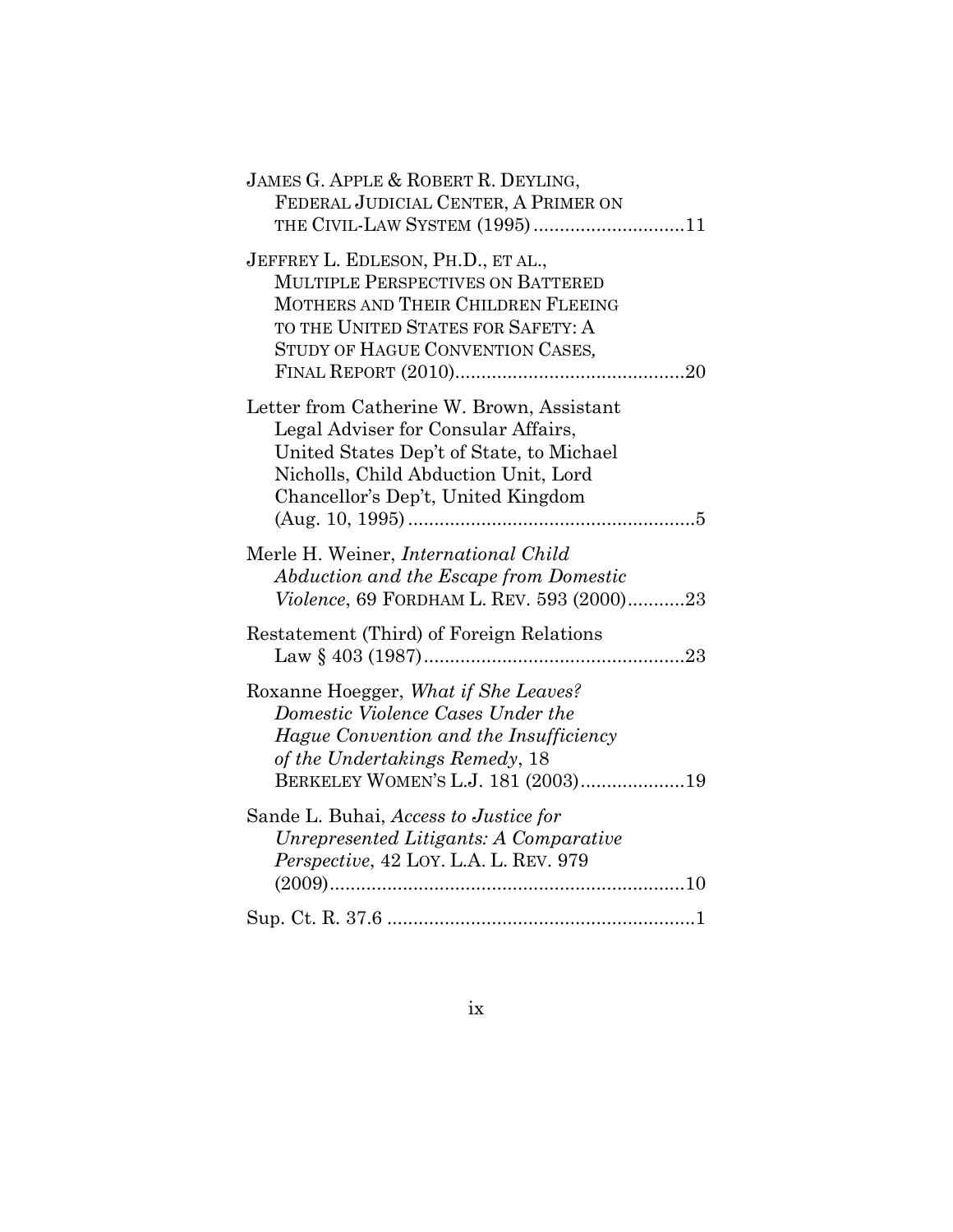| Timothy L. Arcaro, Think Fast: Post                                           |
|-------------------------------------------------------------------------------|
| Judgment Considerations in Hague                                              |
| Child Abduction Cases, 23 SUFFOLK J.                                          |
|                                                                               |
| U.S. Courts, <i>Chief Justice Roberts</i><br>Statement – Nomination Process11 |
| U.S. Courts, Federal Judicial Caseload                                        |
|                                                                               |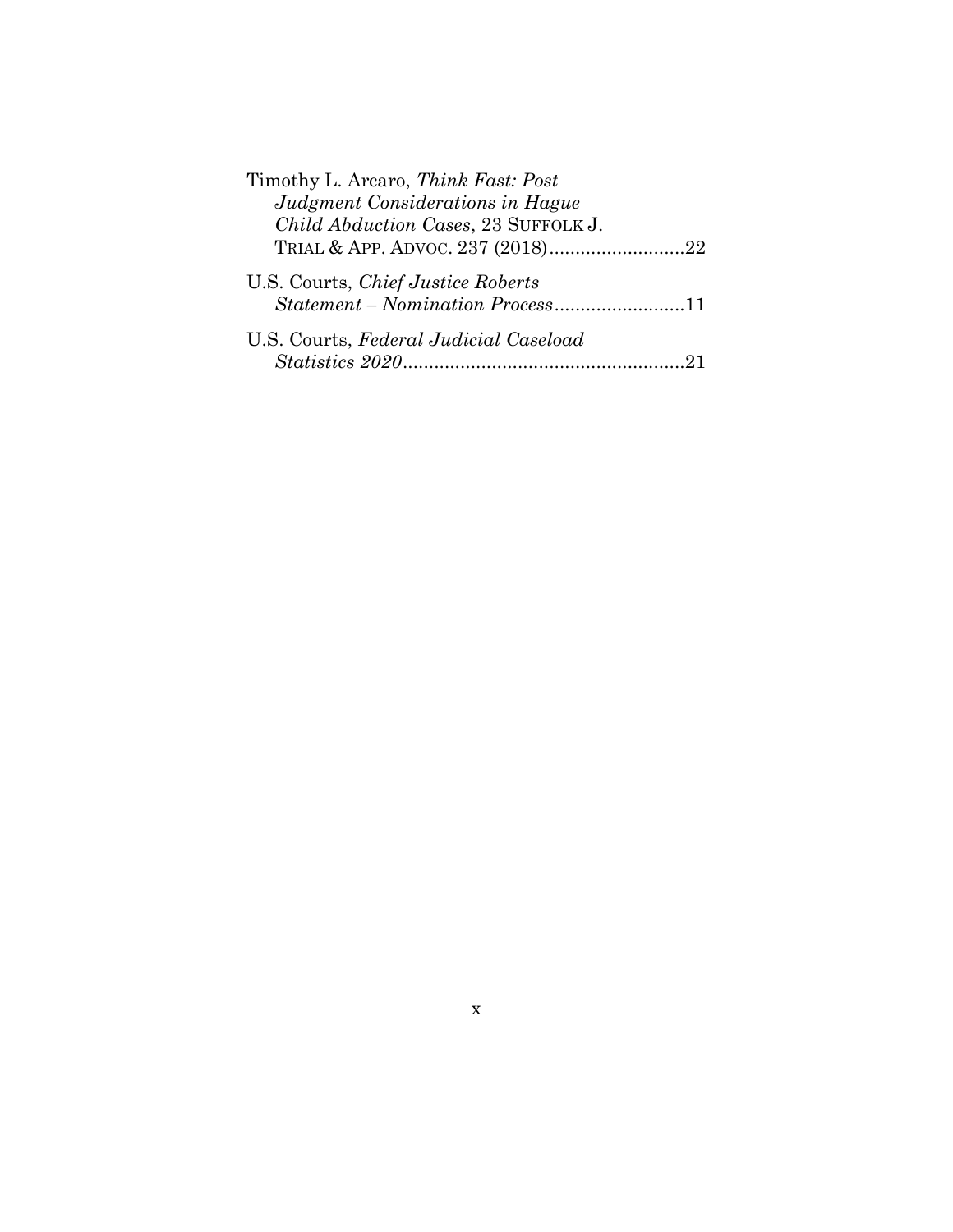#### **INTERESTS OF** *AMICI CURIAE***<sup>1</sup>**

*Amici* are former US federal and state court judges: the Hon. **Gary E. Bair**, Of Counsel at RaquinMercer LLC, and formerly of the Maryland Circuit Court, Montgomery County; the Hon. **Mary Ellen Barbera**, formerly of the Maryland Court of Appeals and the Maryland Special Court of Appeals; the Hon. **William G. Bassler**, independent arbitrator, and formerly of the United States District Court for the District of New Jersey; the Hon. **Mark W. Bennett**, Director of the Drake University Law School's Institute for Justice Reform and Innovation, and formerly of the United States District Court for the Northern District of Iowa; the Hon. **Rubén Castillo**, mediator at FedArb, and formerly of the United States District Court for the Northern District of Illinois; the Hon. **Jeremy Don Fogel**, Executive Director of the Berkeley Judicial Institute, and formerly of the United States District Court for the Northern District of California, the Superior Court of California, County of Santa Clara, and the Santa Clara County Municipal Court; the Hon. **Helen E. Freedman**, Mediator, Arbitrator and Referee/Special Master for Judicial Arbitration and Mediation Services, and formerly of the New York Supreme Court Appellate Division, First Department, the New

<sup>1</sup> Pursuant to Rule 37.6, *amici* affirm that no counsel for a party authored this brief in whole or in part, and that no person other than *amici*, its members, or its counsel made a monetary contribution intended to fund the brief's preparation or submission. All parties consented in writing to the filing of this brief.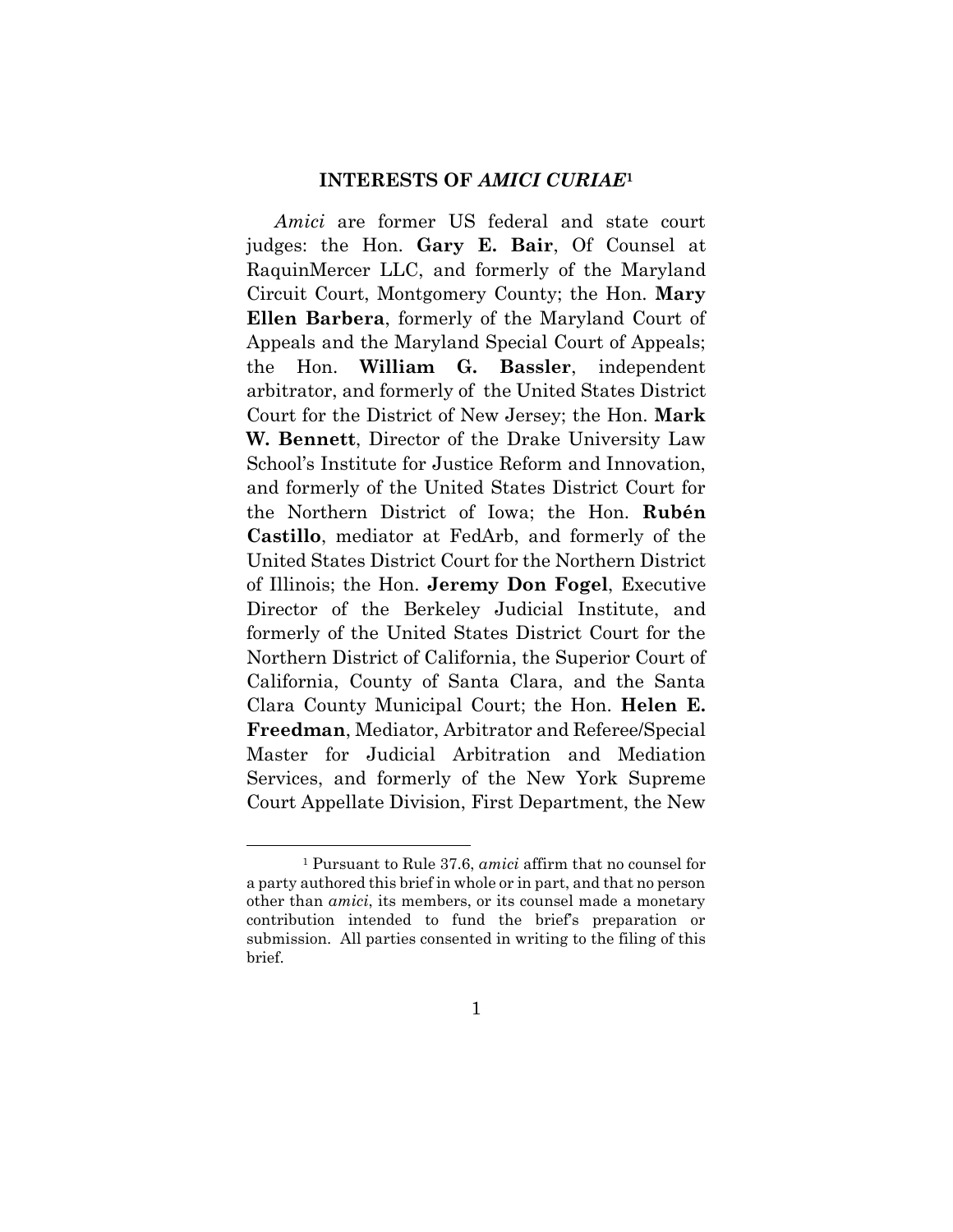York Supreme Court, New York County, and the Civil Court of the City of New York; the Hon. **William Royal Furgeson, Jr.**, Member of FurgesonMalouf Law PLLC, and formerly of the United States District Court for the Western District of Texas; the Hon. **Nancy Gertner**, Senior Lecturer on Law at Harvard Law School, and formerly of the United States District Court for the District of Massachusetts; the Hon. **John Gleeson**, Partner at Debevoise & Plimption LLP, and formerly of the United States District Court for the Eastern District of New York; the Hon. **Timothy K. Lewis**, Counsel at Schnader Harrison Segal & Lewis LLP, and formerly of the United States Court of Appeals for the Third Circuit and the United States District Court for the Western District of Pennsylvania; the Hon. **Richard J. Holwell**, Partner at Holwell Shuster & Goldberg LLP, and formerly of the United States District Court for the Southern District of New York; the Hon. **A. Howard Matz**, Senior Counsel at Bird, Marella, Boxer, Wolpert, Nessim, Drooks, Lincenberg & Rhow, P.C., and formerly of the United States District Court for the Central District of California; the Hon. **Stephen M. Orlofsky**, Partner at Blank Rome LLP, and formerly of the United States District Court for the District of New Jersey; the Hon. **Ernst H. Rosenberger**, Of Counsel at Stroock & Stroock & Lavan LLP, and formerly of the New York Supreme Court Appellate Division, First Department and the New York Supreme Court, New York County; the Hon. **Shira A. Scheindlin**, Of Counsel at Stroock & Stroock & Lavan LLP, and formerly of the United States District Court for the Southern District of New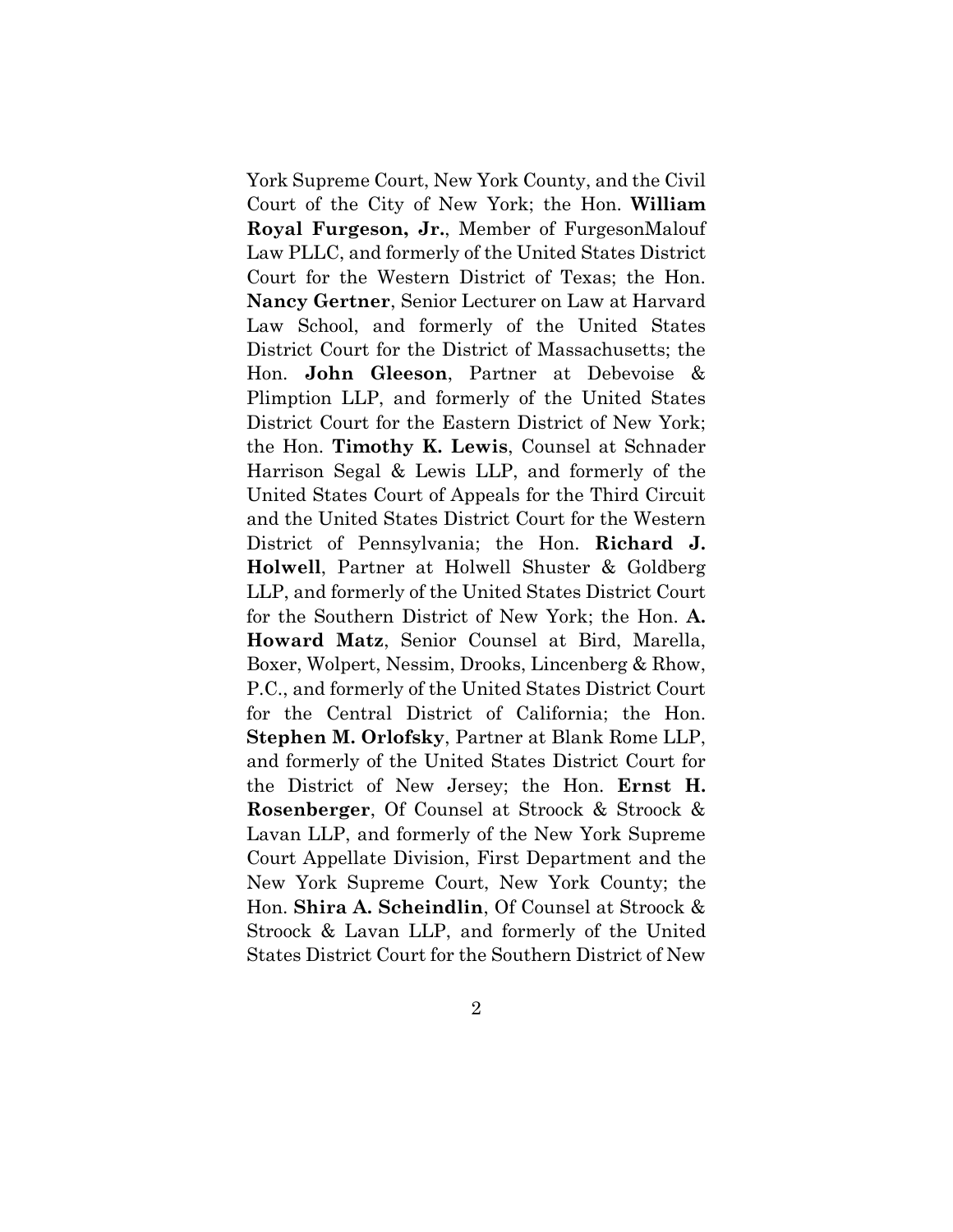York; the Hon. **Jacqueline W. Silbermann**, Special Counsel at Dobrish, Michaels, Gross LLP, and formerly of the New York Supreme Court, New York County; and the Hon. **Thomas I. Vanaskie**, Of Counsel at Stevens & Lee, and formerly of the United States Court of Appeals for the Third Circuit and the United States District Court for the Middle District of Pennsylvania.

*Amici* are concerned that the Second Circuit mandate that trial courts consider ameliorative measures in all Hague Convention cases in which they make a "grave risk" finding will force courts to engage in conduct beyond their jurisdiction and experience and wade into the underlying merits of the custody dispute, in contravention of the treaty, its implementing legislation, and the basic structure of our adversarial system. *Amici* are further concerned that it will put unnecessary strain on US court dockets and prevent expeditious resolution of Hague Convention cases. *Amici* therefore submit this brief in support of Petitioner Golan.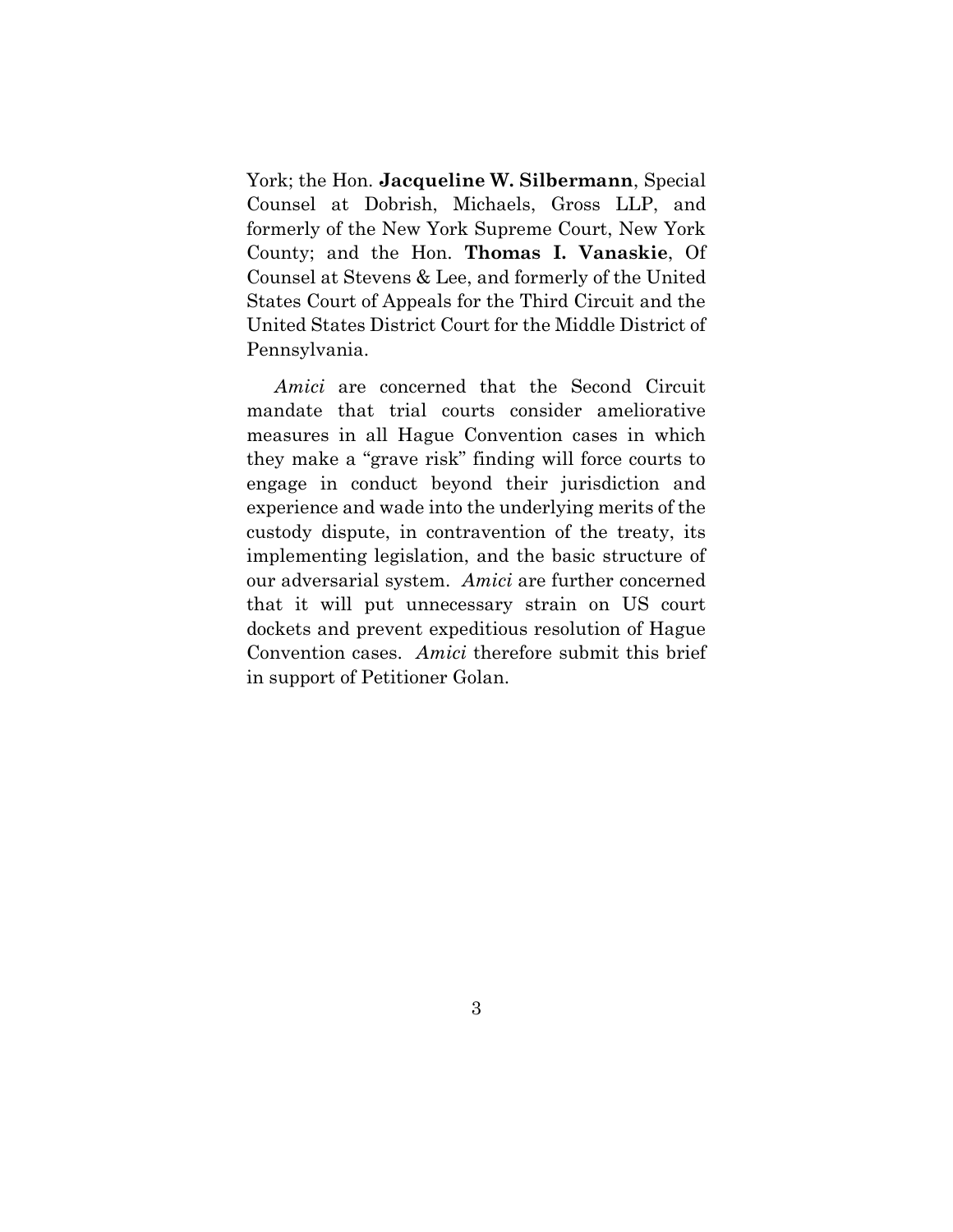#### **SUMMARY OF ARGUMENT**

The Second Circuit mandate that trial courts consider crafting ameliorative measures after making a "grave risk" determination in Hague Convention<sup>2</sup> cases involving domestic violence obligates US courts to wade into the underlying custody determination. Not only does this contravene the language and intent of the Convention, it: (i) forces US judges into a role that exceeds the bounds of their traditional jurisdiction and interaction with foreign law; (ii) requires US judges to perform non-judicial tasks that they are ill-equipped to fulfill; and (iii) wastes scarce judicial resources.

*First*, federal district courts are courts of limited subject matter jurisdiction, constrained by Article III and federal legislation. In certain limited circumstances, they determine matters of foreign law. But US courts never step into the role of a foreign civil law judge by proactively investigating and resolving the non-judicial issues surrounding foreign custody disputes.

*Second*, most US courts lack familiarity and experience with the family law issues implicated in cases such as the one at bar. Even in domestic cases, federal district courts lack experience with state family law issues, due to the domestic relations exception and abstention doctrines. US courts have even less experience in handling family law matters based on the law and institutions of other countries.

<sup>2</sup> The Hague Convention on the Civil Aspects of International Child Abduction, Oct. 25, 1980, T.I.A.S. No. 11670, reprinted in 51 Fed. Reg. 10,494 (Mar. 26, 1986) [hereinafter Hague Convention].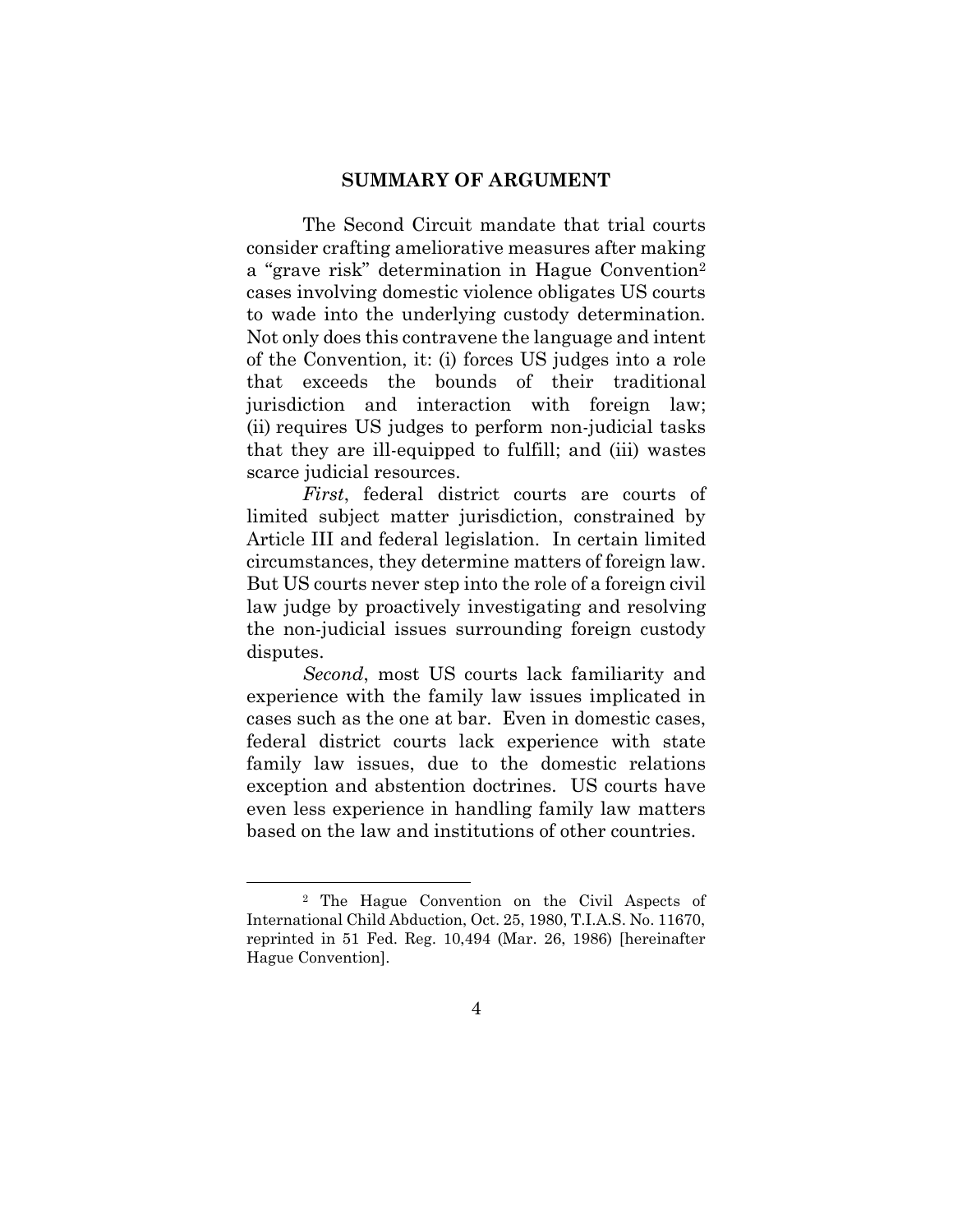*Finally*, mandatory consideration of ameliorative measures prevents the expeditious resolution of cases as contemplated by the Convention. It also puts unnecessary strain on the dockets of busy courts and forces judges to expend resources on non-judicial issues surrounding the safety of minors, including custody determinations, that will eventually be relitigated abroad. Even if US courts had the ability to craft ameliorative measures in a timely and efficient manner, they most often lack the jurisdiction to enforce the ameliorative measures they spend so much time crafting.

For these reasons, this Court should adopt the discretionary model, advanced by the First, Eighth, and Eleventh Circuits, as well as the US State Department and the United States as *amicus curiae*. 3 Discretion would permit courts to forgo the protracted and improper consideration of ameliorative measures in domestic violence cases such as the one at bar. At the same time, discretion would permit courts to craft ameliorative measures in cases in which the measures (i) would not require the court to wade into the underlying custody dispute, (ii) would not force the court into an improper investigation of non-legal foreign institutions, and (iii) would be enforceable. In addition, it would permit courts to act promptly and efficiently to resolve Hague Convention cases, as

<sup>3</sup> *See Danaipour v. McLarey*, 286 F.3d 1, 21 (1st Cir. 2002); *Acosta v. Acosta*, 725 F.3d 868 (8th Cir. 2013); *Baran v. Beaty*, 526 F.3d 1340, 1349 (11th Cir. 2008); Brief for the United States as Amicus Curiae [hereinafter U.S. Cert. Br.] at 1a–20a (Letter from Catherine W. Brown, Assistant Legal Adviser for Consular Affairs, United States Dep't of State, to Michael Nicholls, Child Abduction Unit, Lord Chancellor's Dep't, United Kingdom (Aug. 10, 1995)); U.S. Cert. Br. at 8, 11–14, 18–19.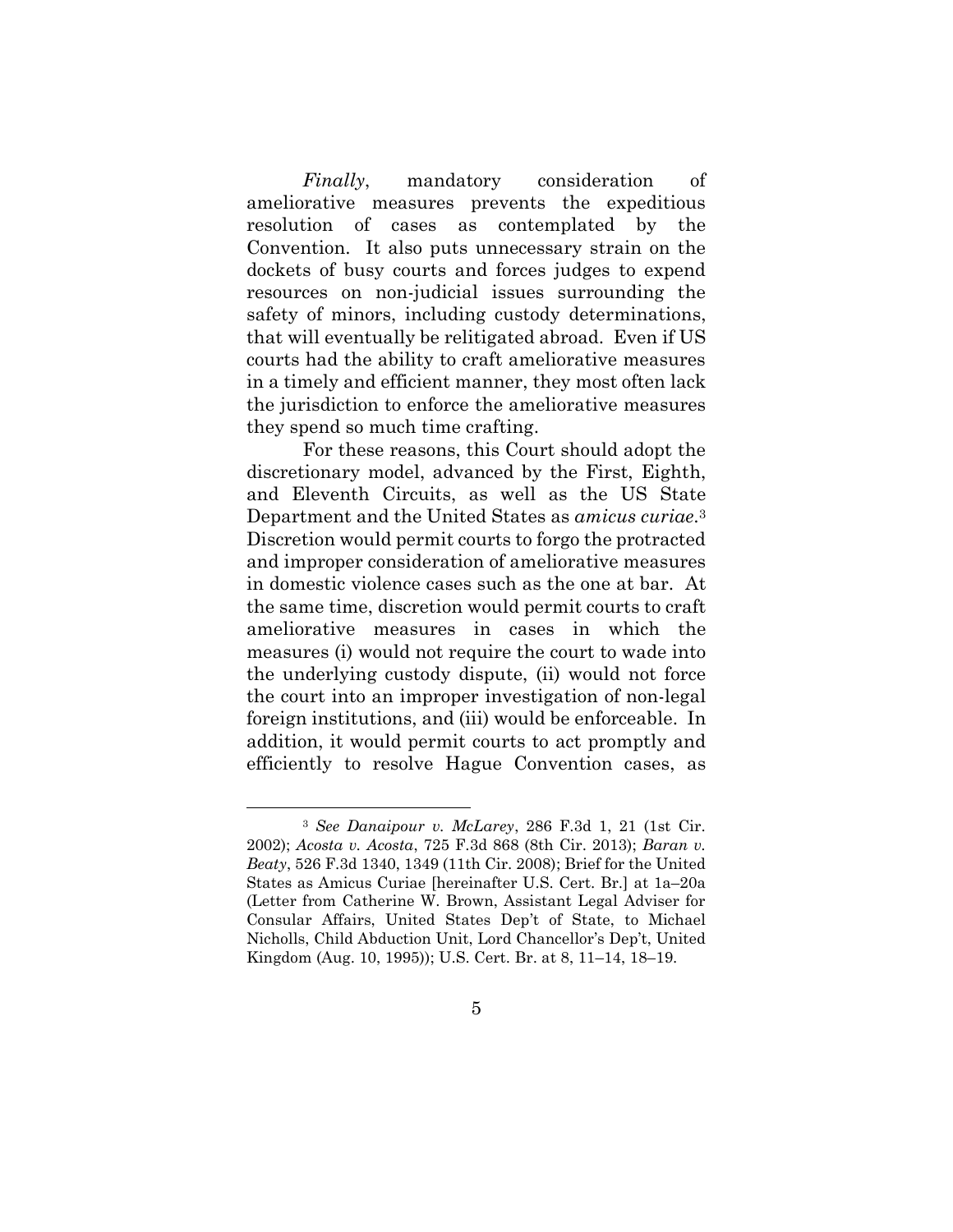contemplated in the treaty. Therefore, this Court should reject the mandatory consideration of ameliorative measures and instead leave it to the discretion of the trial courts.

#### **ARGUMENT**

### **I. Mandating Judicial Analysis of Ameliorative Measures Forces US Courts Beyond their Traditional Jurisdiction and Interactions with Foreign Law**

Requiring courts to consider and impose ameliorative measures in cases such as this one forces courts to delve into the merits of the underlying custody dispute, <sup>4</sup> and thereby obligates them to make judgments regarding the effectiveness of foreign social and legal institutions. This represents a significant deviation from the ordinary interactions with foreign law by US courts.

Federal courts have the power to utilize "any relevant material or source" to resolve "question[s] of law" related to the application of foreign law.<sup>5</sup> Courts may "undertake [their] own research" in learning and applying such law<sup>6</sup> and may reject interpretations of foreign law provided by the foreign government itself.7 Recently, district courts have analyzed and

<sup>4</sup> *See* Brief for the Petitioner [hereinafter Pet. Br.] at 38– 40; U.S. Cert. Br. at 16a.

<sup>5</sup> Fed. R. Civ. P. 44.1.

<sup>6</sup> *Compania Sud Americana De Vapores, S.A. v. I.T.O. Corp. of Baltimore*, 940 F. Supp. 855, 861 (D. Md. 1996).

<sup>7</sup> *Animal Sci. Prods., Inc. v. Hebei Welcome Pharm. Co.*, 138 S. Ct. 1865, 1868 (2018) ("[A] federal court is neither bound to adopt the foreign government's characterization [of its own law] nor required to ignore other relevant materials.").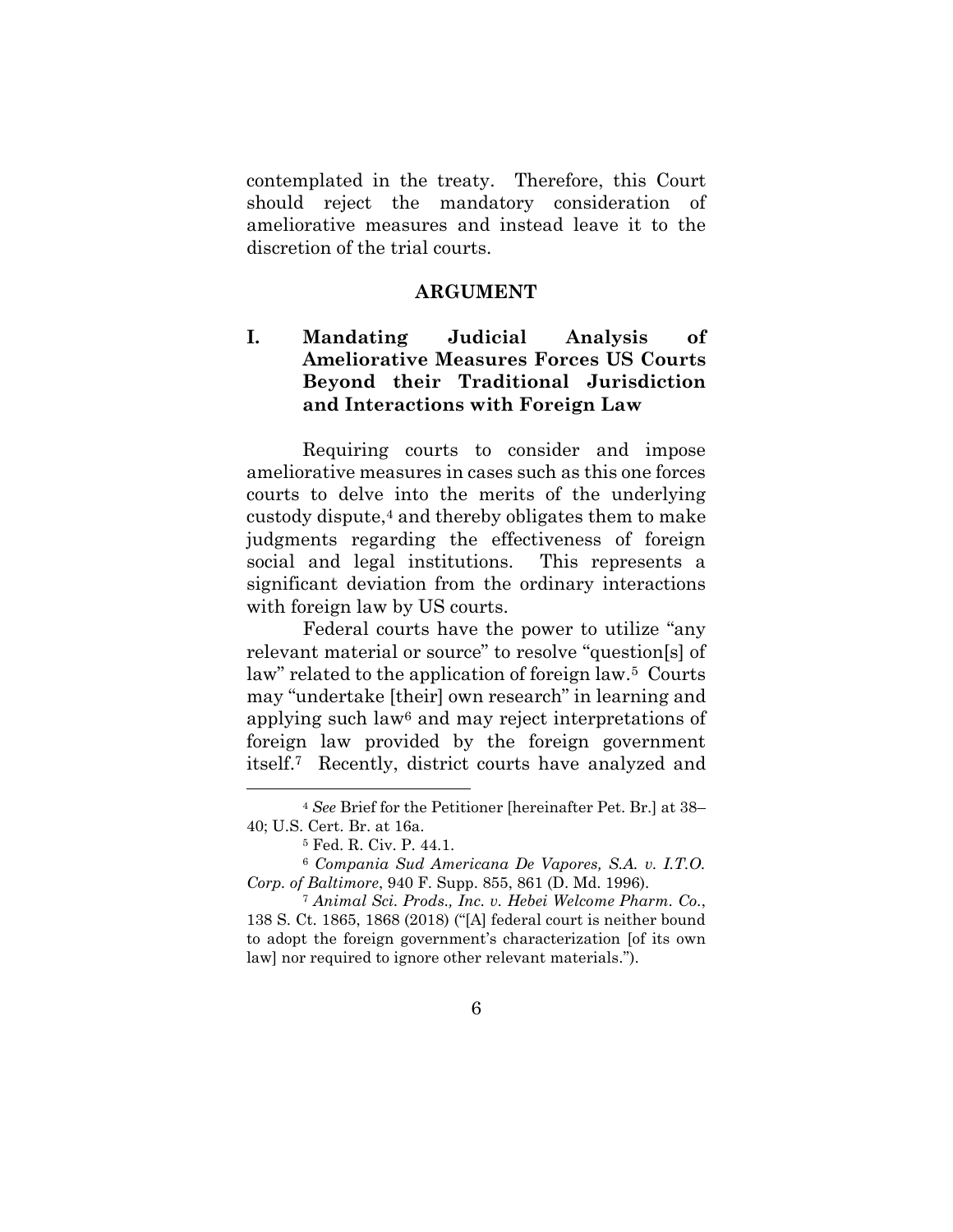applied a diverse array of foreign laws, including Indian contract law,<sup>8</sup> the premises liability law of St. Kitts and Nevis, <sup>9</sup> the negligence standards of Colombia,<sup>10</sup> and the damage mitigation law of the Netherlands.<sup>11</sup> Deciding questions of foreign law also parallels the process district courts undertake in reaching conclusions of domestic law, including considering briefs from the parties, the opinions of experts, and legal treatises. There can thus be no question that US federal judges have the training, expertise, and experience to resolve questions of foreign law.

But interpreting foreign law is plainly a far different task than the research and crafting of nonlegal ameliorative measures in Hague Convention cases, which often involve complex assessments of the foreign social and healthcare institutions involved in the protection of the child. Interpreting foreign law is also categorically different than mastering the intricate practical operations of foreign legal systems.

As the trial court's extensive actions in this case show, in order to ensure that ameliorative measures are adequate in a case involving domestic abuse, a court must first become intimately familiar with the operative facts in relation to a range of diverse topics in the foreign jurisdiction. These topics

<sup>8</sup> *See M.A. Mobile Ltd. v. Indian Inst. of Tech. Kharagpur*, 400 F. Supp. 3d 867 (N.D. Cal. 2019).

<sup>9</sup> *See Clarke v. Marriott Int'l, Inc.*, 403 F. Supp. 3d 474 (D.V.I. 2019).

<sup>10</sup> *See Mayaguez S.A. v. Citigroup, Inc.*, No. 16-CV-6788, 2021 WL 1799653 (S.D.N.Y. Apr. 30, 2021).

<sup>11</sup> *See Euroboor B.V. v. Grafova*, No. 2:17-CV-02157, 2021 WL 4325694 (N.D. Ala. Sept. 23, 2021), *reconsideration denied*, No. 2:17-CV-2157, 2021 WL 5085952 (N.D. Ala. Nov. 2, 2021).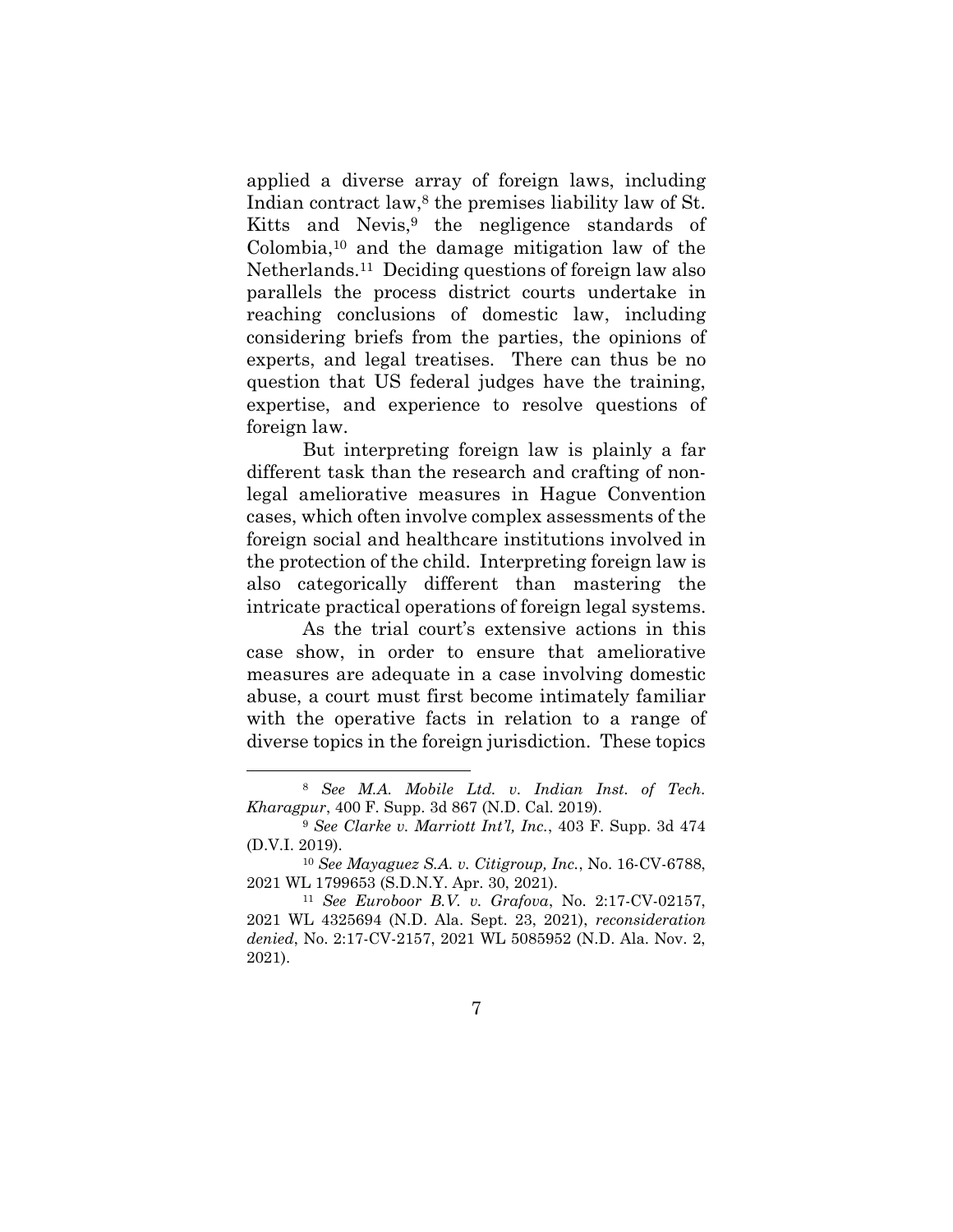can include: (i) protective orders, (ii) criminal proceedings, (iii) immigration, (iv) social service investigations, (v) behavioral and psychoeducational therapy, (vi) parenting classes, and (vii) special education needs—just to name those directly implicated by the measures ordered here.<sup>12</sup> Affirming the Second Circuit's mandate would force courts to engage in a similar inquiry every time they found a "grave risk" to the child<sup>13</sup> in cases involving domestic abuse.

US judges are rarely, if ever, asked to perform independent investigations of domestic non-legal institutions. Judges are not domestic social workers, mental health professionals, therapists, special education specialists, or law enforcement officers. *A fortiori*, they should not be asked to take on such roles or become experts with respect to such institutions in foreign jurisdictions.

<sup>12</sup> *See Saada v. Golan*, No. 18-CV-5292, 2019 WL 1317868, at \*20 (E.D.N.Y. Mar. 22, 2019), *aff'd in part*, *vacated in part*, *remanded*, 930 F.3d 533 (2d Cir. 2019) [hereinafter *Saada I*] (outlining initial ameliorative measures); *Saada v. Golan*, No. 18-CV-5292, 2020 WL 2128867, at \*2–6 (E.D.N.Y. May 5, 2020), *aff'd*, 833 F. App'x 829 (2d Cir. 2020), *cert. granted*, No. 20-1034, 142 S. Ct. 638 (2021), *and motion for relief from judgment denied*, No. 18-CV-5292, 2021 WL 1176372 (E.D.N.Y. Mar. 29, 2021), *aff'd*, No. 21-876-CV, 2021 WL 4824129 (2d Cir. Oct. 18, 2021) [hereinafter *Saada II*] (outlining updated ameliorative measures).

<sup>13</sup> *See* Hague Convention art. 13 ("Notwithstanding the provisions of the preceding Article, the judicial or administrative authority of the requested State is not bound to order the return of the child if the person, institution or other body which opposes its return establishes that  $- \dots$  (b) there is a grave risk that his or her return would expose the child to physical or psychological harm or otherwise place the child in an intolerable situation.").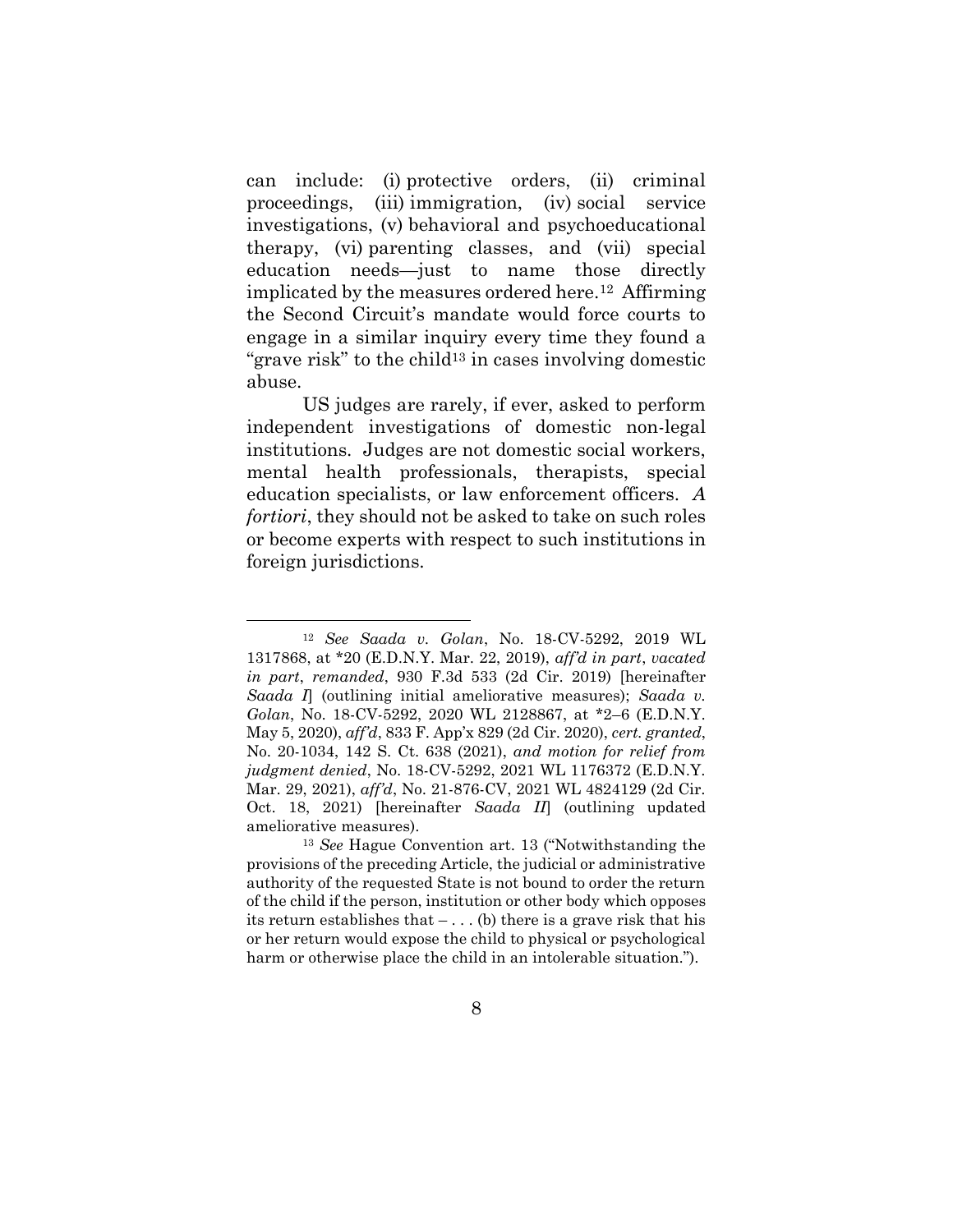However, not all cases necessarily present the issues raised in this case and others involving domestic abuse. There may instead be other factors, unrelated to the custody dispute, that would create a "grave risk" of exposure to harm for the child. Indeed, courts frequently state that it would place a child in grave risk of exposure to harm within the meaning of the Hague Convention if they were to be returned "to a zone of war, famine, or disease." <sup>14</sup> In such cases, a court might be able to mitigate the risk of harm to the child by crafting ameliorative measures that would neither intrude into the custody determination nor require courts to engage in extensive consideration of foreign social and legal institutions.

Petitioner provides an example of such a hypothetical case in which the child's "country of habitual residence is facing an outbreak of a contagious disease but preventative medications are available in the United States."15 In such a case, Petitioner argues, "the court could issue an order conditioning the child's return on receipt of the medications."16 This would neither require the court to wade into the underlying custody dispute nor obligate it to investigate the various social, healthcare, and legal institutions of the foreign jurisdiction.

Adoption of the discretionary model would thus allow US courts the option to decline crafting ameliorative measures in certain cases they deem to be inappropriate, such as the one at bar. Instead, courts could craft appropriate ameliorative measures

<sup>14</sup> *Friedrich v. Friedrich*, 78 F.3d 1060, 1069 (6th Cir. 1996); *Blondin v. Dubois*, 238 F.3d 153, 162 (2d Cir. 2001).

<sup>15</sup> Pet. Br. at 38. <sup>16</sup> *Ibid.*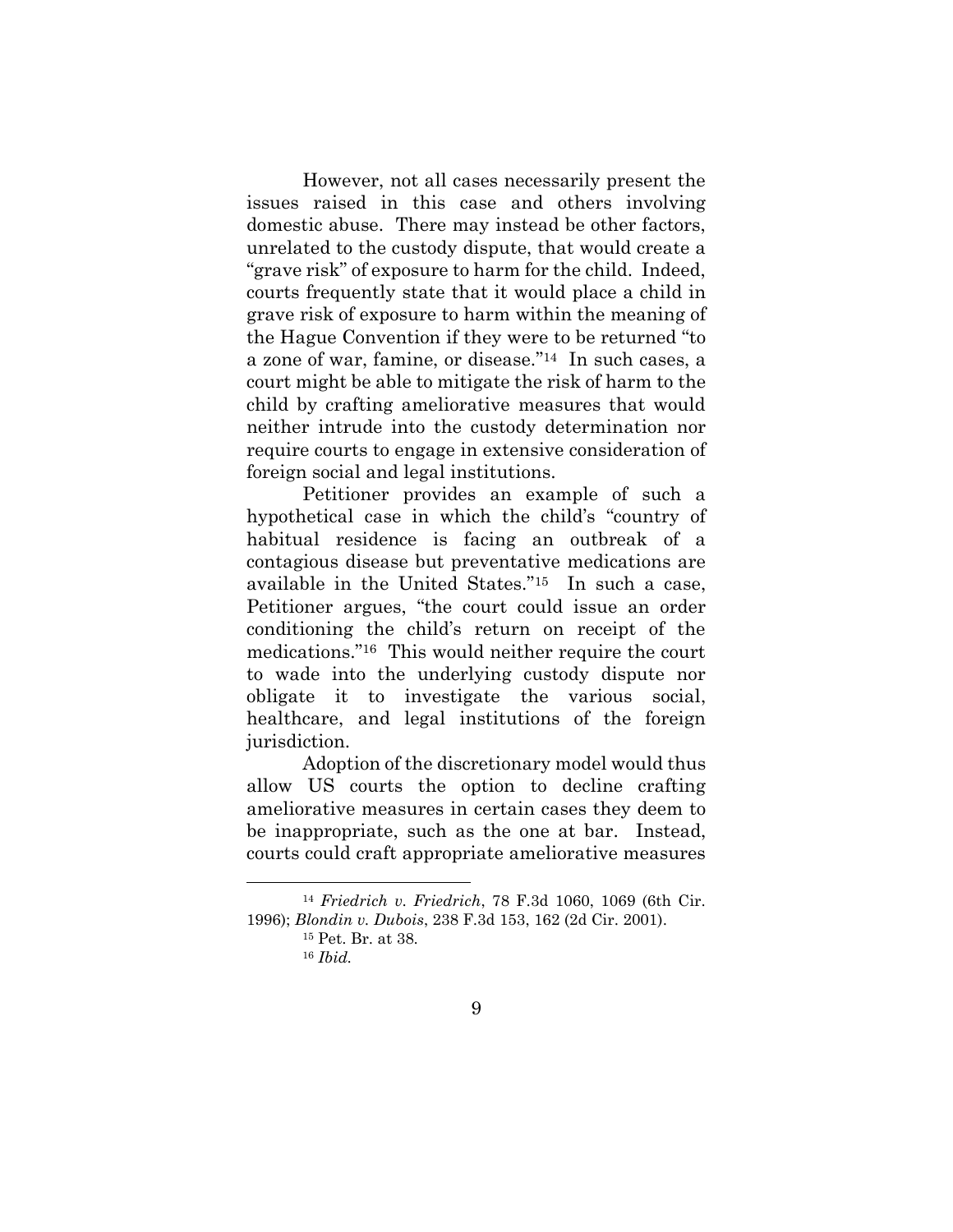only where they deem it possible to do so while maintaining their traditional role of interpreting and applying foreign law, rather than engaging in timeconsuming and perhaps fruitless interactions with foreign legal and non-legal institutions.

### **a. Civil Law Judges Perform Investigatory Functions; Common Law Judges Do Not**

In considering the limited role of the US judge within the common law adversarial system, it is instructive to contrast that role with the more expansive and inquisitorial function that civil law judges perform. Under various civil law systems, judges assume the primary responsibility for investigating the underlying facts and developing the record following the commencement of the action.<sup>17</sup> Civil law judges may perform tasks including (i) calling and examining witnesses; (ii) appointing experts; (iii) interrogating suspects; (iv) ordering further investigations; and (v) preparing written summaries of the evidence.<sup>18</sup> This stands in sharp

<sup>17</sup> *See Inquisitorial System*, BLACK'S LAW DICTIONARY (11th ed. 2019) ("A system of proof-taking used in civil law, whereby the judge conducts the trial, determines what questions to ask, and defines the scope and the extent of the inquiry. This system prevails in most of continental Europe, in Japan, and in Central and South America.").

<sup>18</sup> *See Societe Nationale Industrielle Aerospatiale v. U.S. Dist. Ct. for S. Dist. of Iowa*, 482 U.S. 522, 560 (1987) (Blackmun, J., concurring in part) ("The civil-law system is inquisitional rather than adversarial and the judge normally questions the witness and prepares a written summary of the evidence."); Sande L. Buhai, *Access to Justice for Unrepresented Litigants: A Comparative Perspective*, 42 LOY. L.A. L. REV. 979, 1015 (2009)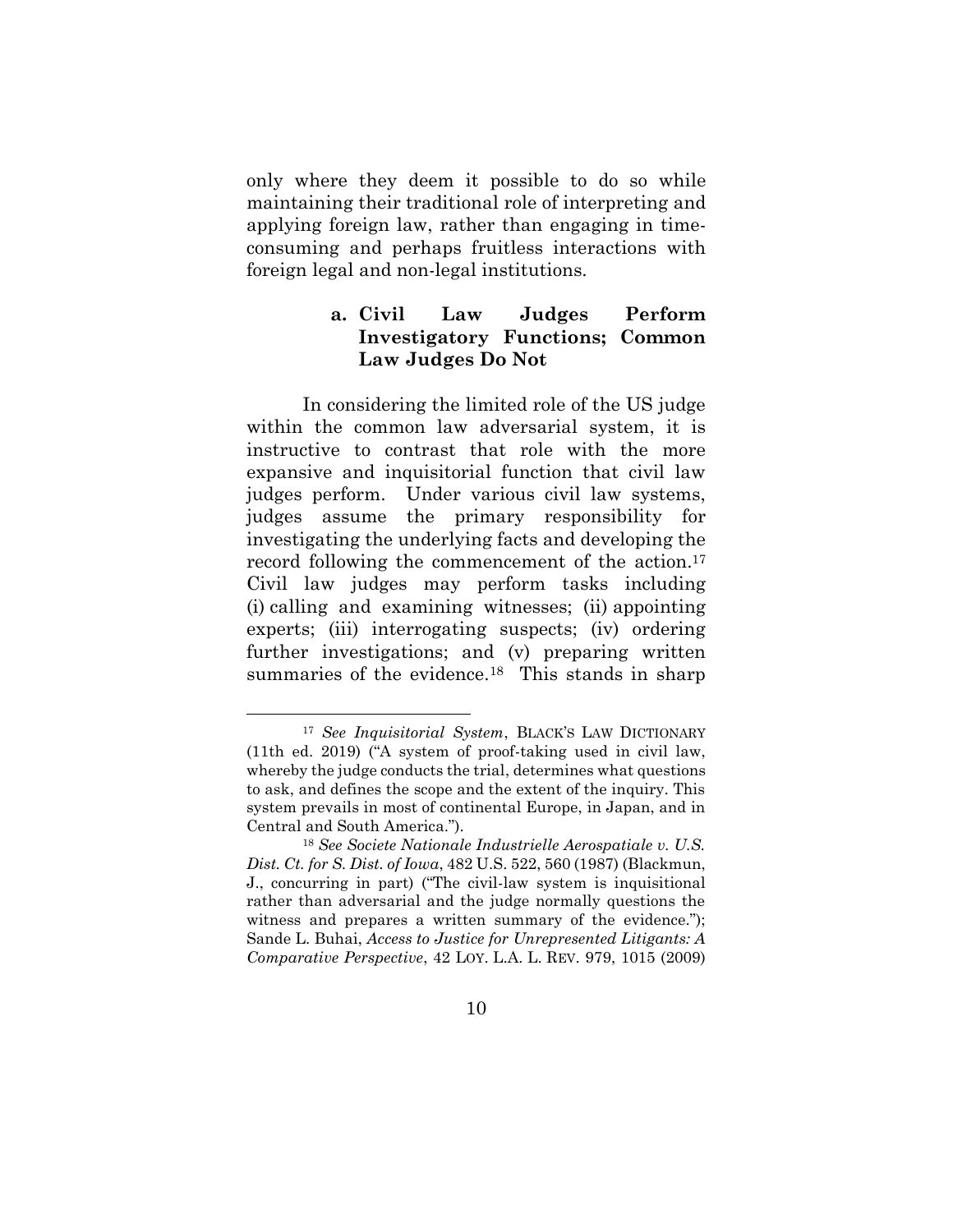contrast with the US adversarial system in which it is the role of parties and their counsel to uncover and present the facts. US judges serve only as neutral arbiters or "umpires."<sup>19</sup>

Mandating that US judges (i) determine whether ameliorative measures are sufficient to overcome grave risk concerns, and (ii) if they so

<sup>(</sup>explaining that in civil law systems: "After a case is filed, the judge examines any documents the parties have submitted, requests further evidence, and undertakes investigatory hearings. If an issue requires expertise, it is the judge that hires the experts."); JAMES G. APPLE & ROBERT R. DEYLING, FEDERAL JUDICIAL CENTER, A PRIMER ON THE CIVIL-LAW SYSTEM 27–28 (1995) (explaining that in civil law systems, with respect to civil cases, "[t]he judge supervises the collection of evidence and preparation of a summary of the record on which a decision will be based"; and that with respect to criminal cases "[t]he examining judge plays an active role in the collection of evidence and interrogation of witnesses").

<sup>19</sup> *See* Dean Roscoe Pound, *Proceedings in Commemoration of the Address*, 29 A.B.A. Rep. 395 (1906), reprinted in 35 F.R.D. 241, 273–91, 281 (1964) ("The sporting theory of justice, the 'instinct of giving the game fair play,' as Professor Wigmore has put it, is so rooted in the profession in America that most of us take it for a fundamental legal tenet. . . . [I]n America we take it as a matter of course that a judge should be a mere umpire, to pass upon objections and hold counsel to the rules of the game, and that the parties should fight out their own game in their own way without judicial interference. We resent such interference as unfair, even when in the interest of justice."); U.S. Courts, *Chief Justice Roberts Statement – Nomination Process* <https://www.uscourts.gov/educationalresources/educational-activities/chief-justice-roberts-statementnomination-process> ("Judges and Justices are servants of the law, not the other way around. Judges are like umpires. Umpires don't make the rules, they apply them. The role of an umpire and a judge is critical. They make sure everybody plays by the rules, but it is a limited role. Nobody ever went to a ball game to see the umpire.").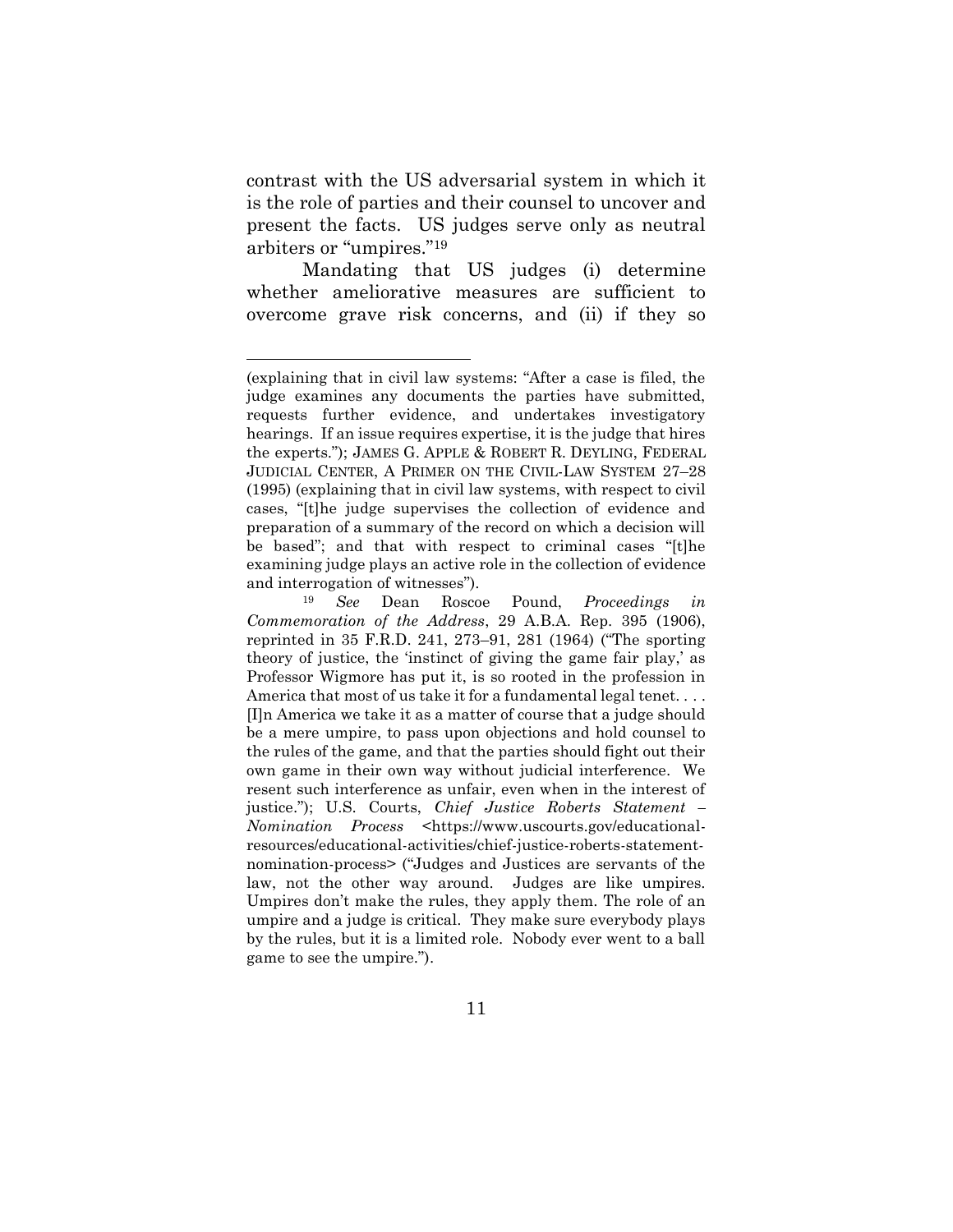determine, to craft such measures, erodes their neutral arbitral role and forces them to perform quasi-investigatory functions which are at odds with our adversarial system. For example, on remand, and in compliance with the Second Circuit's mandate, the district court in this case conducted a nine-month "extensive examination of measures available to ensure B.A.S.'s safe return to Italy."<sup>20</sup> This examination—led primarily by Judge Donnelly as opposed to the parties—included direct correspondence between Judge Donnelly and "the Italian Central Authority and the Italian Ministry of Justice on matters concerning B.A.S., the petitioner and the respondent."<sup>21</sup> This independent, proactive role minimizes the guidance of the parties and is more akin to that of a civil law judge.

This is not the role envisioned for judges in our adversarial system of law. Thus, the Second Circuit's mandate that trial courts examine the legal and factual circumstances in foreign jurisdictions in order to craft ameliorative measures in all cases can force US judges into an improper investigatory role that bleeds into the merits of the custody dispute. And even were the investigation into foreign social and legal institutions to be primarily led by the parties, it would still cause the court to extend its role beyond the usual boundaries with respect to foreign law. Moreover, extensive ameliorative measures can raise international comity concerns.<sup>22</sup>

<sup>20</sup> *Saada II*, 2020 WL 2128867, at \*1.

<sup>21</sup> *Ibid.*

<sup>22</sup> *See Danaipour v. McLarey*, 286 F.3d 1, 23–25 (1st Cir. 2002) ("Conditioning a return order on a foreign court's entry of an order, as the district court did here, raises serious comity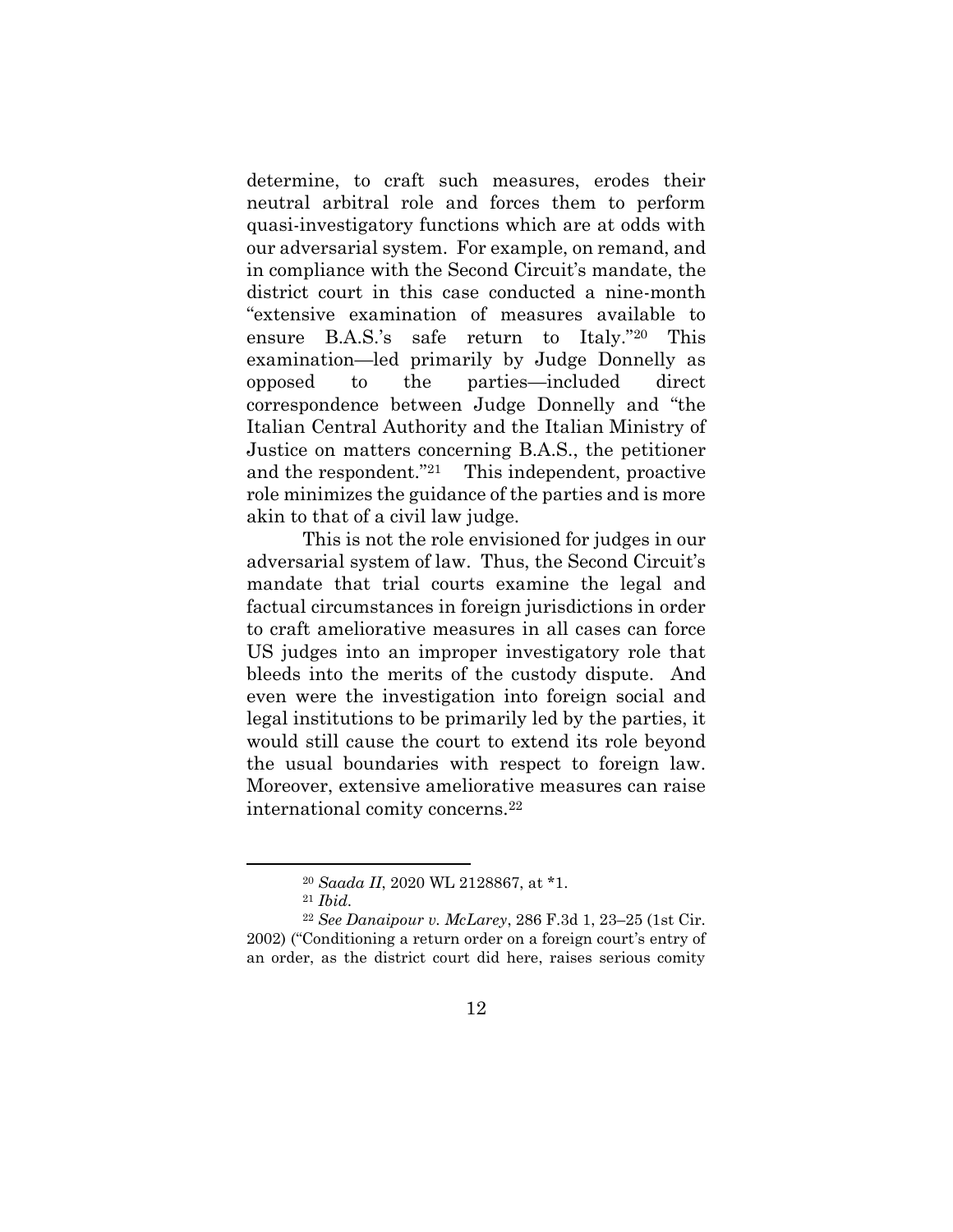### **II. Federal District Courts Have Limited Family Law Experience**

As courts of limited subject matter jurisdiction, federal district courts may only adjudicate cases or controversies authorized by both Article III and a federal jurisdictional statute.23 Accordingly, federal courts are relatively unfamiliar with certain areas of the law which have historically been viewed as the province of the states; family law is one such area. <sup>24</sup> In addition to these constitutional and statutory limitations, federal courts are further constrained in their experience with family law by common law abstention doctrines, which exist to reinforce this allocation of jurisdiction.

This Court has long recognized that "[t]he whole subject of the domestic relations of husband and wife, parent and child, belongs to the laws of the

concerns. The Department of State has stated that it 'does not support conditioning the issuance of a return order on the acquisition of [an] order from a court in the requesting state,' presumably because such a practice would smack of coercion of the foreign court. . . . In sum, the district court offended notions of international comity under the Convention by issuing orders with the expectation that the Swedish courts would simply copy and enforce them.").

<sup>23</sup> *Exxon Mobil Corp. v. Allapattah Services, Inc.*, 545 U.S. 546, 552 (2005).

<sup>24</sup> *See Mansell v. Mansell*, 490 U.S. 581, 587 (1989) ("[D]omestic relations are preeminently matters of state law."); *Moore v. Sims*, 442 U.S. 415, 435 (1979) ("Family relations are a traditional area of state concern."); *Thompson v. Thompson*, 484 U.S. 174, 185 (1988) ("[F]ederal enforcement of state custody decrees would . . . entangle the federal judiciary in domestic relations disputes with which they have little experience and which traditionally have been the province of the States.").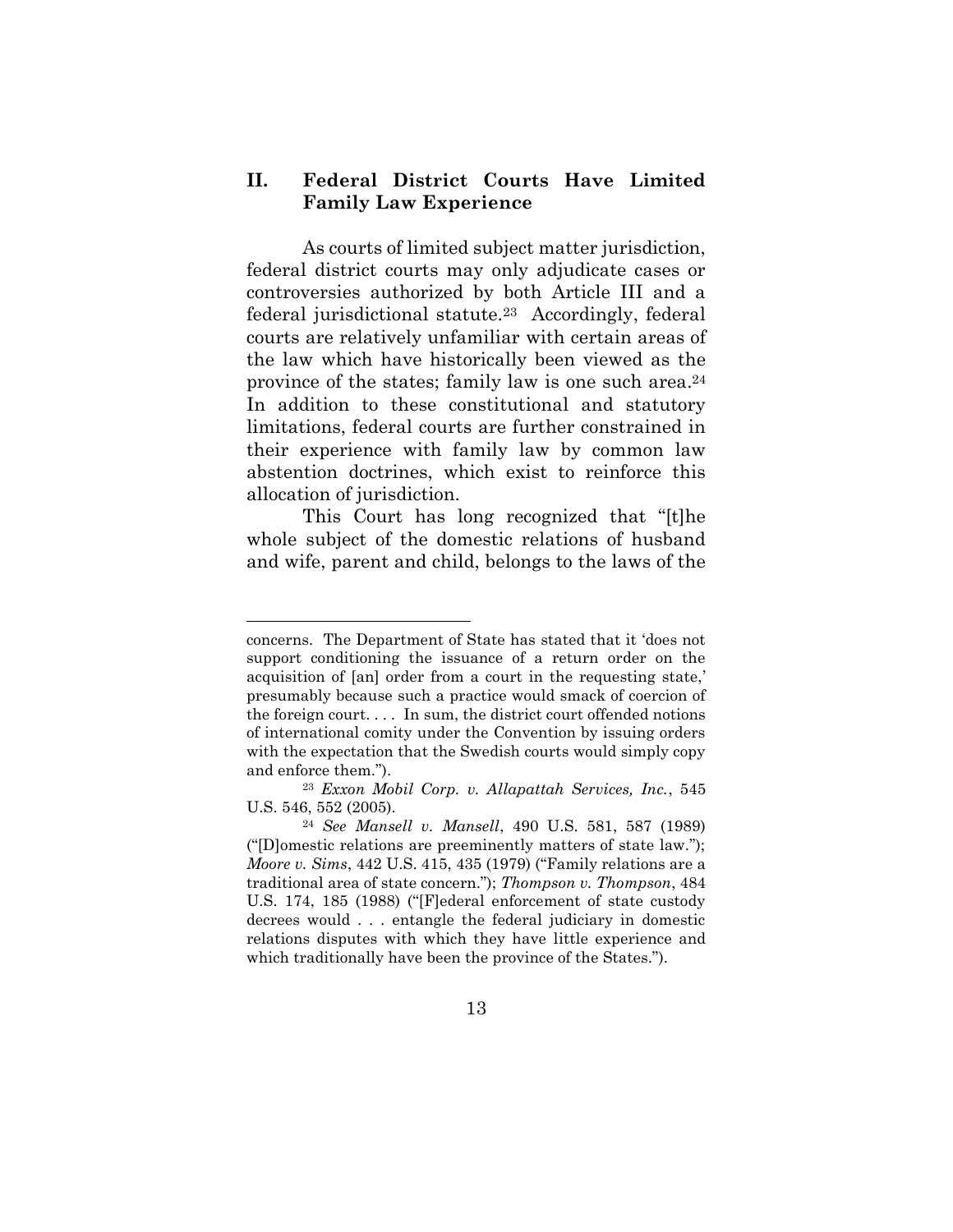states and not to the laws of the United States."25 So strong is the Court's deference to state law in this area that it has formally recognized a "domestic relations exception" to federal subject matter jurisdiction.<sup>26</sup>

The Supreme Court first articulated the domestic relations exception in 1858 in *Barber v. Barber*, a diversity suit brought by a wife to enforce a New York state court alimony award against her husband who had moved to Wisconsin in an attempt to escape the jurisdiction of the New York court. <sup>27</sup> In *dicta*, the Court noted, "[w]e disclaim altogether any jurisdiction in the courts of the United States upon the subject of divorce, or for the allowance of alimony."28 Over the next century, the Court addressed the reach of the exception in a variety of circumstances. <sup>29</sup> Then, in 1992, in *Ankenbrandt v. Richards*, this Court contracted the scope of the

<sup>25</sup> *Ex parte Burrus*, 136 U.S. 586, 593–594 (1890).

<sup>26</sup> *Ankenbrandt v. Richards*, 504 U.S. 689, 703 (1992).

<sup>27</sup> *Barber v. Barber*, 62 U.S. (21 How.) 582, 583–84 (1858).

<sup>28</sup> *Id.* at 584. The Court specifically noted at the outset that "this is not a suit asking the court for the allowance of alimony. That has been done by a court of competent jurisdiction. The [district] court in Wisconsin was asked to interfere to prevent that decree from being defeated by fraud." *Ibid.*

<sup>29</sup> *See, e.g.*, *Burrus*, 136 U.S. at 591 (noting that child custody cases generally do not fall within the jurisdiction of federal courts); *Simms v. Simms*, 175 U.S. 162, 167–68 (1899) (holding that the state law domestic relations considerations raised in *Burrus* had "no application to the jurisdiction of the courts of a territory, or to the appellate jurisdiction of this court over those courts"); *Ohio ex rel. Popovici v. Agler*, 280 U.S. 379, 383 (1930) (holding that federal jurisdiction did not extend to disputes over "divorces and alimony").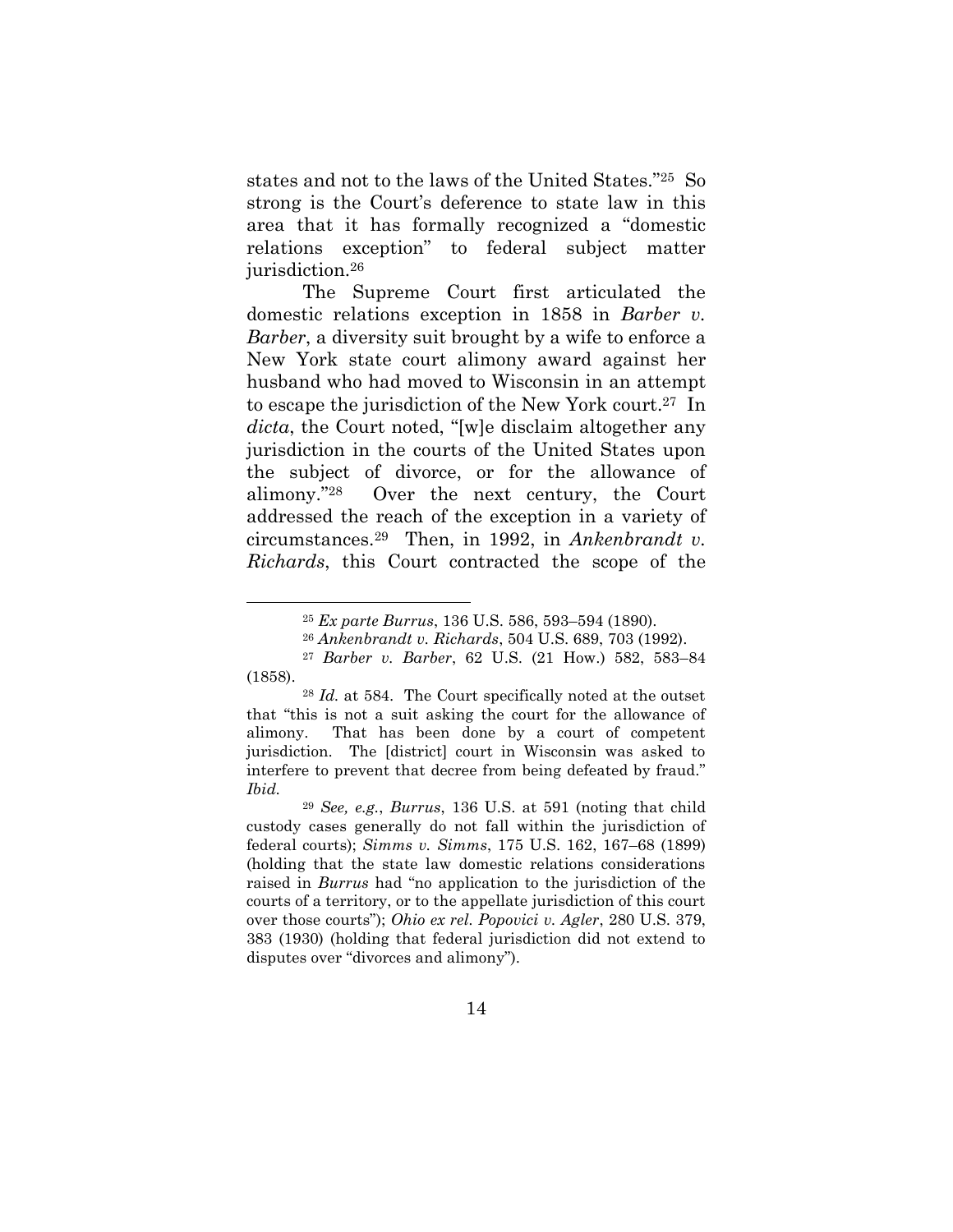exception, concluding that it "divests the federal courts of power to issue divorce, alimony, and child custody decrees" in cases before the court on diversity jurisdiction.30 However, the Court did not discuss the exception's application to federal questions.<sup>31</sup> As such, lower courts remain split on the exact reach of the exception.<sup>32</sup>

While the outer bounds of the domestic relations exception remain unsettled, even in circumstances in which the exception may not apply, the domestic relations abstention principle often acts to limit federal courts' involvement in matters of family law. <sup>33</sup> This principle, like other abstention doctrines, allows district courts to refuse to hear a case if doing so would improperly intrude on the powers of another court.34 The combination of limited subject matter jurisdiction, along with these doctrines, has thus limited the experience of federal courts with matters of family law, and more specifically, with custody decrees.<sup>35</sup> For Hague Convention cases that involve domestic violence, this

<sup>35</sup> *Ankenbrandt*, 504 U.S. at 703.

<sup>30</sup> *Ankenbrandt*, 504 U.S. at 703–04.

<sup>31</sup> *Id.* at 693–704.

<sup>32</sup> *Compare Williams v. Lambert*, 46 F.3d 1275, 1284 (2d Cir. 1995) (holding that the exception does not apply to cases "before this Court on federal question jurisdiction"), *with Kowalski v. Boliker*, 893 F.3d 987, 995 (7th Cir. 2018) (holding that "the domestic-relations exception . . . appl[ies] to both federal-question and diversity suits").

<sup>33</sup> *See Deem v. DiMella-Deem*, 941 F.3d 618, 621–25 (2d Cir. 2019).

<sup>34</sup> *See American Airlines, Inc. v. Block*, 905 F.2d 12, 14 (2d Cir. 1990) ("[E]ven if subject matter jurisdiction lies over a particular matrimonial action, federal courts may properly abstain from adjudicating such actions in view of the greater interest and expertise of state courts in this field.").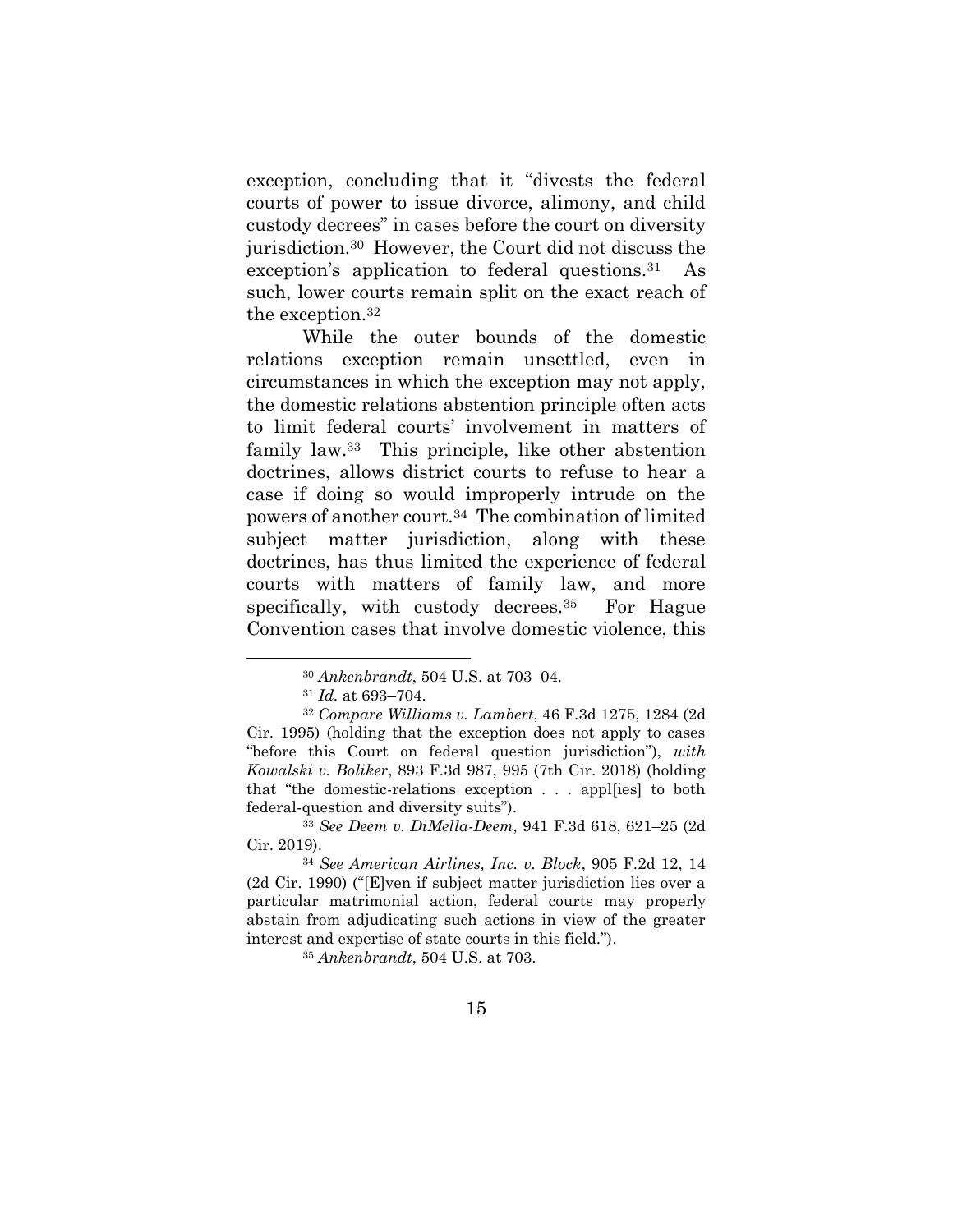lack of experience can jeopardize the child's wellbeing.

When evaluating ameliorative measures, a court must "satisfy itself that the child[] will in fact, and not just in legal theory, be protected" if returned to their home country.36 But district courts "do not have staffs of social workers, and there is too little commonality between family law adjudication and the normal responsibilities of federal judges to give them the experience they would need to be able to resolve domestic disputes with skill and sensitivity."<sup>37</sup> Given the Convention's focus on protecting children, 38 and the custody concerns inherent in cases of domestic violence, this lack of experience could cause significant problems.<sup>39</sup>

As this case illustrates, courts may be forced to evaluate the effectiveness of behavioral therapies and other such protections as part of the ameliorative measures analysis.<sup>40</sup> Unfortunately, as research

<sup>38</sup> The preamble to the Convention states that "the interests of children are of paramount importance in matters relating to their custody." Hague Convention Preamble. Furthermore, the existence of Article 13's grave risk exception indicates a desire to protect the child's safety. Hague Convention art. 13(b).

<sup>40</sup> *See Saada I*, 2019 WL 1317868, at \*19.

<sup>36</sup> *Van De Sande v. Van De Sande*, 431 F.3d 567, 571 (7th Cir. 2005).

<sup>37</sup> *Lloyd v. Loeffler*, 694 F.2d 489, 492 (7th Cir. 1982); *accord Danaipour v. McLarey*, 286 F.3d 1, 21 (1st Cir. 2002) (courts must "recognize the limits" of their abilities in Hague Convention cases).

<sup>39</sup> *See* Henry J. Friendly, *Reactions of a Lawyer-Newly Become Judge*, 71 YALE L.J. 218, 223–24 (1961) (discussing how a lack of judicial expertise may cause problems when judges are confronted with "a question for which accepted judicial techniques afford no satisfactory answer").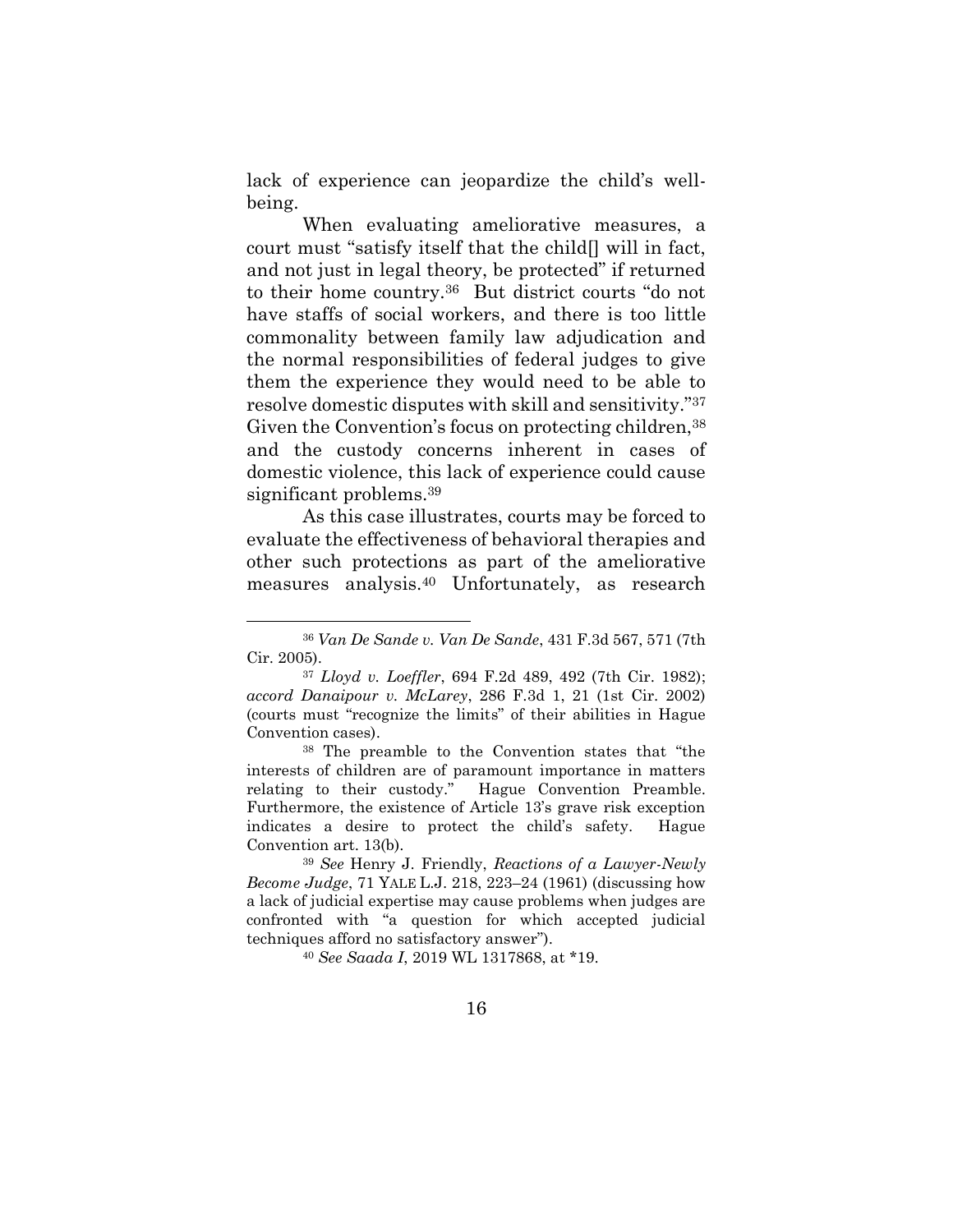indicates, domestic abusers often have little regard for such protections, violating them nearly as often as not. <sup>41</sup> As a result, even within the field of child welfare itself, there are questions as to the efficacy of such measures.<sup>42</sup> To affirm the Second Circuit's mandate would force courts to delve into unsettled psycho-behavioral issues, among many others, a task they are simply not qualified to perform.

### **III. Mandatory Consideration of Ameliorative Measures Protracts Hague Convention Cases and Saps Judicial Resources**

**a. Crafting Ameliorative Measures Prevents Courts from Resolving Hague Convention Cases in an Expedited Manner, As Required by the Convention**

The Hague Convention's text elucidates several animating principles, paramount of which is the well-being of the child.<sup>43</sup> Where there is no "grave risk" to the child, the Convention urges the prompt return of the child to her home country.44 It is for that reason that Hague Convention cases are intended to

<sup>41</sup> *See* Pet. Br. at 41–42; *see also* Christopher T. Benitez, MD et al., *Do Protection Orders Protect?*, 38 J. AM. ACAD. PSYCH. LAW 376, 384 (2010) (discussing the mean rate of 40% violation of protective orders found throughout a series of published studies).

<sup>42</sup> *See* Carol S. Bruch, *The Unmet Needs of Domestic Violence Victims and Their Children in Hague Child Abduction Convention Cases*, 38 FAM. L.Q. 529, 542–43 (2004).

<sup>43</sup> Hague Convention Preamble.

<sup>44</sup> *Ibid.*; *id.* art. 1.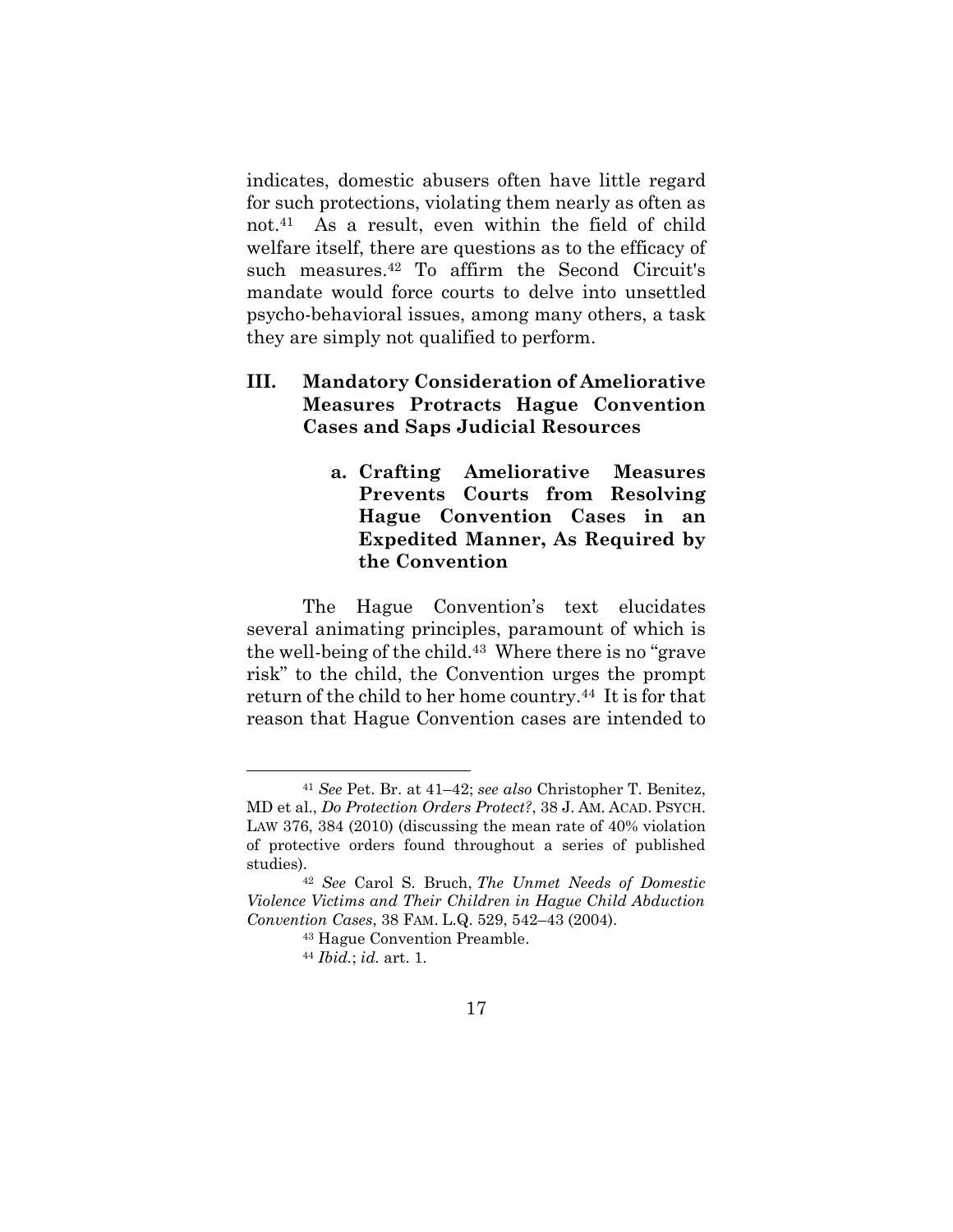proceed on "expedit[ed]" timelines<sup>45</sup> and are primarily designed to determine solely which jurisdiction should serve as the forum for resolving the custody dispute.46 Mandating that courts undertake an ameliorative measures analysis in all cases contravenes these stated policy goals.

Crafting ameliorative measures is often an extremely time-consuming process. As discussed above, the courts' lack of experience in crafting custody decrees means that judges must conduct "extensive examination[s]," liaising with international authorities to determine the adequacy and enforceability of the measures imposed. <sup>47</sup> This

<sup>47</sup> *Saada II*, 2020 WL 2128867, at \*1–4.

<sup>45</sup> Hague Convention art. 2 ("Contracting States shall take all appropriate measures to secure within their territories the implementation of the objects of the Convention. For this purpose they shall use the most expeditious procedures available.") *Id.* art. 11 ("The judicial or administrative authorities of Contracting States shall act expeditiously in proceedings for the return of children. . . ."); *see also Chafin v. Chafin*, 568 U.S. 165, 179 (2013) ("[W]hether at the district or appellate court level, courts can and should take steps to decide these cases as expeditiously as possible  $\dots$ .").

<sup>46</sup> *See* Department of State, *Report on Compliance with the Hague Convention on the Civil Aspects of International Child Abduction* 36–37 (Apr. 2010) <tinyurl.com/2010haguecompliance>; Hague Permanent Bureau, *Report on the Fifth Meeting of the Special Commission* 56 (Mar. 2007) ("The Permanent Bureau stated that suggestions had been made to limit the use of undertakings to . . . respect the jurisdictional nature of the Convention by not intruding on custody issues to be determined by the court of the habitual residence.") <tinyurl.com/hcchfifthmeeting>. Courts are also expressly instructed not to determine the underlying "merits" of the custody dispute. *See* Hague Convention arts. 16, 19; 22 U.S.C. § 9001(b)(4).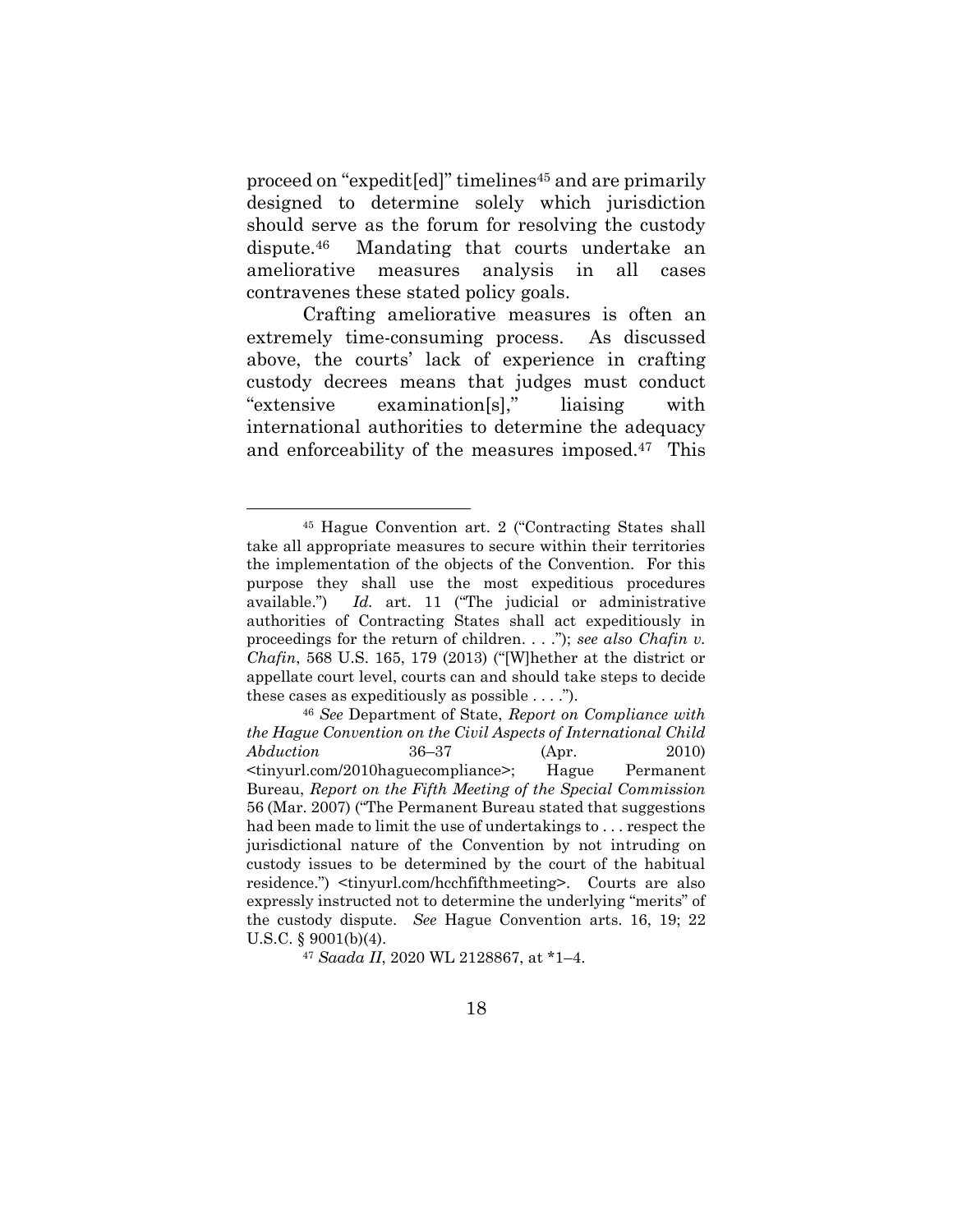process is "time-consuming and complicated," and can "slow down proceedings."<sup>48</sup>

The Hague Convention sets out a baseline expectation for a return decision to be made within six weeks following the commencement of the proceeding.49 However, when courts are mandated to first consider and craft ameliorative measures, and thereby wade into the merits of the custody case, resolution of the forum issue becomes protracted and the benefits of an expedited process are lost.<sup>50</sup>

This case is a prime example of how the issue of ameliorative measures can turn an expedited preliminary determination on proper forum into a years-long de facto adjudication of the merits—in direct contravention of the mandates of the Convention and its implementing legislation.51 This

<sup>50</sup> *See* Pet. Br. at 35–38, 43–44.

<sup>48</sup> Roxanne Hoegger, *What if She Leaves? Domestic Violence Cases Under the Hague Convention and the Insufficiency of the Undertakings Remedy*, 18 BERKELEY WOMEN'S L.J. 181, 201 (2003).

<sup>49</sup> Hague Convention art. 11; *Monasky v. Taglieri*, 140 S. Ct. 719, 724 (2020) (noting the "normal" six week timeframe outlined in the Convention); *see also* HON. JAMES D. GARBOLINO, FEDERAL JUDICIAL CENTER, THE 1980 HAGUE CONVENTION ON THE CIVIL ASPECTS OF INTERNATIONAL CHILD ABDUCTION: A GUIDE FOR JUDGES 161–65 (2d ed. 2015) (discussing use of expedited discovery, briefing, and appeals in US Hague Convention cases) <https://findmyparent.org/wpcontent/uploads/2021/08/Hague-Convention-Guide.pdf>.

<sup>51</sup> *See* Hague Convention art. 16 ("[T]the judicial or administrative authorities of the Contracting State to which the child has been removed or in which it has been retained shall not decide on the merits of rights of custody until it has been determined that the child is not to be returned under this Convention  $\dots$ "); 22 U.S.C. § 9001(b)(4) (barring US courts from engaging with the "merits of any underlying child custody claims").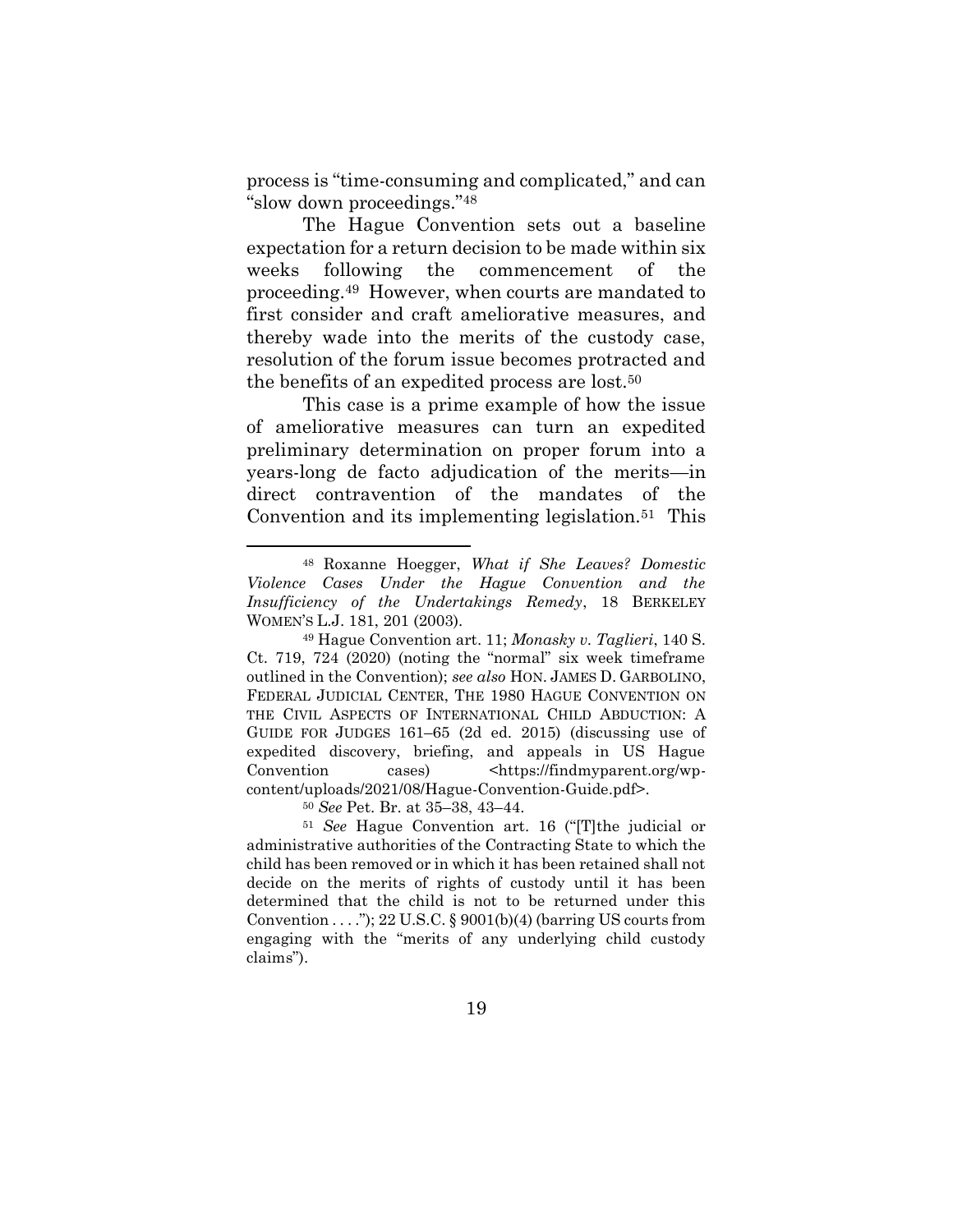case was first filed in the district court on September 20, 2018.52 After a nine-day bench trial in January, 2019, the district court issued its first Memorandum and Order on March 22, 2019.53 Thereafter, due to the Second Circuit's mandate, the parties spent the next *three years* litigating the sole issue of ameliorative measures, appearing twice before the Second Circuit<sup>54</sup> and now before this Court. No doubt this time would have been better spent from the perspective of the parties, B.A.S., and the US and Italian courts resolving the underlying custody dispute in the proper forum.

Accordingly, the Second Circuit's mandate that courts consider ameliorative measures in all cases frustrates the expeditious resolution of the forum issue which lies at the heart of the jurisdiction of US courts adjudicating Hague Convention cases.<sup>55</sup>

<sup>52</sup> *See* Joint Appendix at 8.

<sup>53</sup> *Saada I*, 2019 WL 1317868.

<sup>54</sup> *See Saada v. Golan*, 930 F.3d 533 (2d Cir. 2019) (remanding to district court for further consideration of ameliorative measures); *Saada v. Golan*, 833 F. App'x 829 (2d Cir. 2020), *cert. granted*, No. 20-1034, 142 S. Ct. 638 (2021) (summary order affirming return of B.A.S. based on district court's revised ameliorative measures).

<sup>55</sup> This is not the only Hague Convention case in which resolution has taken multiple years. *See* JEFFREY L. EDLESON, PH.D., ET AL., MULTIPLE PERSPECTIVES ON BATTERED MOTHERS AND THEIR CHILDREN FLEEING TO THE UNITED STATES FOR SAFETY: A STUDY OF HAGUE CONVENTION CASES*,* FINAL REPORT 163–65 (2010).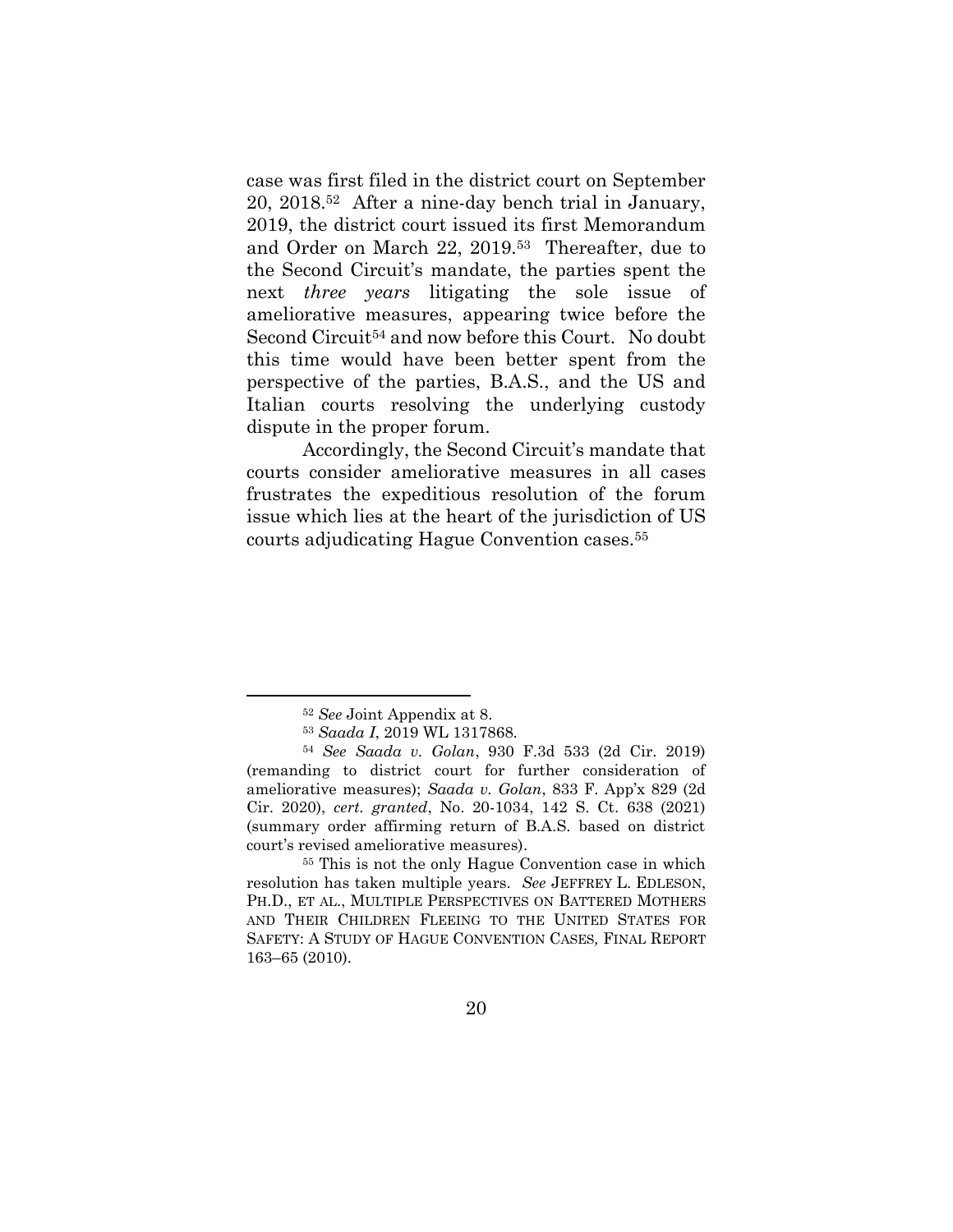**b. The Second Circuit's Mandate Would Further Strain Court Dockets, Delaying Resolution of Other Cases in Favor of Crafting Unenforceable Orders**

The significant growth in the number of cases handled by the federal judiciary reveals that if the Second Circuit's mandate is adopted, it may well contribute to a delay in the resolution of other cases.

In 2020, combined filings in US district courts in civil cases and by criminal defendants increased by thirteen percent, while terminations held steady.<sup>56</sup> This continues a multi-year increase in case filings in federal district courts, which have increased by over twenty-one percent since 2016.57 The declining overall termination-to-filing rate demonstrates that new case filings may be delaying the resolution of older matters.

Requiring courts to always conduct an ameliorative measures analysis after making a finding of grave risk of harm would compound this issue. Courts are instructed to prioritize cases under the Convention, and often move those cases to the front of their dockets.58 Thus, if the court makes a

<sup>56</sup> U.S. Courts, *Federal Judicial Caseload Statistics 2020* <https://www.uscourts.gov/statistics-reports/federal-judicialcaseload-statistics-2020>.

<sup>57</sup> *Id.*

<sup>58</sup> *See, e.g.*, *Holder v. Holder*, 392 F.3d 1009, 1023 (9th Cir. 2004) ("[W]e urge courts to give docket priority to Convention petitions and to seek means of expediting the petitions to the extent possible and practicable."); *March v. Levine*, 249 F.3d 462, 474 (6th Cir. 2001) (holding that courts are to "fast track" cases brought under the Hague Convention and use "the most expeditious procedures available") (internal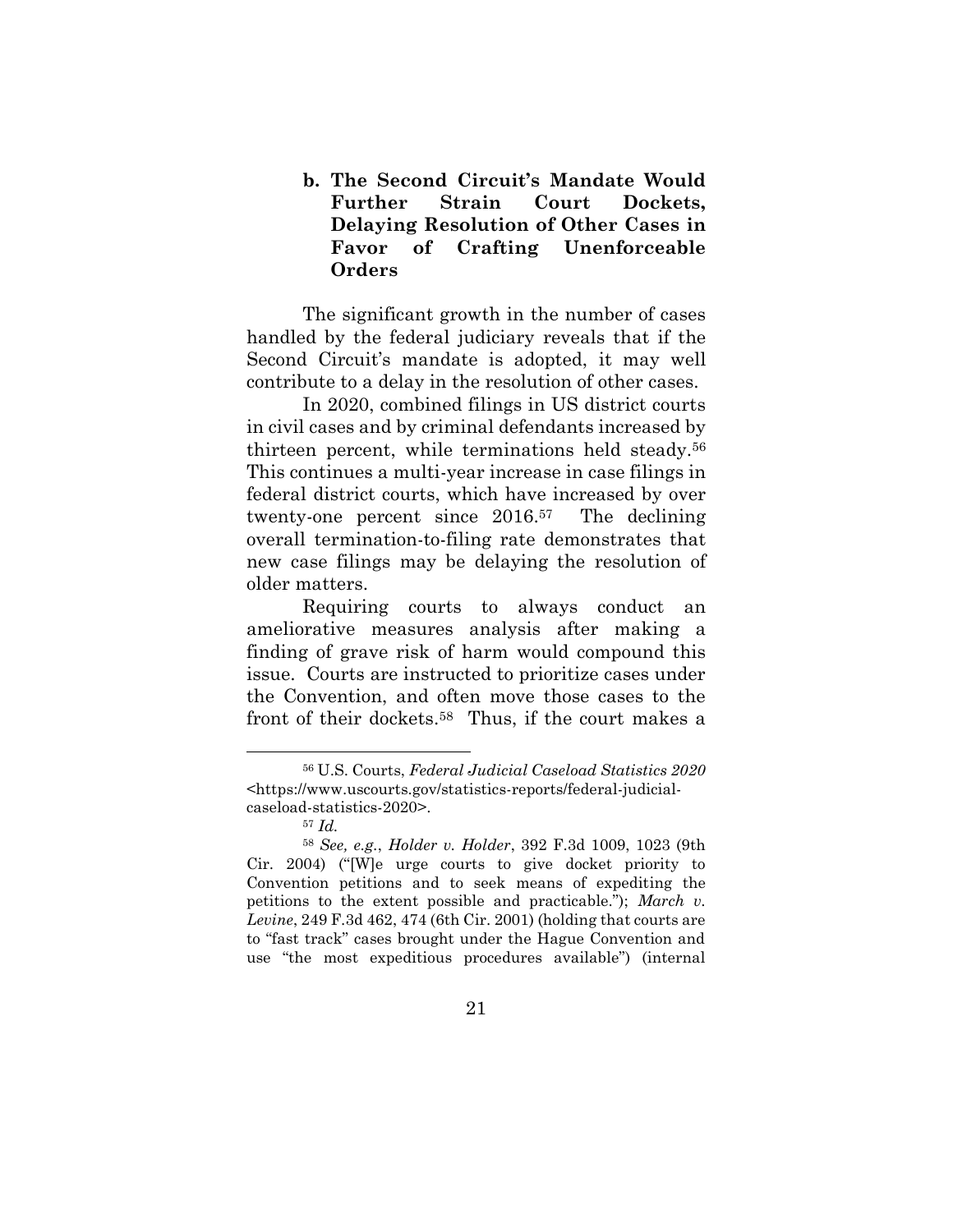finding of "grave risk," and then must spend time investigating and coordinating protective measures, it will detract from the time available to the court to address other cases.

For example, as noted above, in this matter the district court spent nine months crafting its protective measures, engaged in multiple conversations with Italian officials, and conducted several case management conferences with the litigants.59 This underscores the time and burden involved in coordinating basic protections with foreign judicial and social institutions. With case filings continuing to increase, it stands to reason that adding a time-consuming mandate would only serve to further impede the resolution of other cases and affect the ability of the judges to manage their own dockets.

Such a delay might be worthwhile if it would guarantee the safety of the child. But even intricately crafted protective measures may fail once the child leaves the United States, for the simple reason that courts often cannot enforce their orders in other

<sup>59</sup> *Saada I*, 2019 WL 1317868, at \*1.

citations omitted); *Onrust v. Larson*, No. 15-CV-122, 2015 WL 6971472, at \*1 (S.D.N.Y. Nov. 10, 2015) (shifting docket priority to Hague Convention case to expedite it "[o]ut of respect for the priority that the Convention places on prompt resolution of claims of abduction"); *Journe v. Journe*, 911 F. Supp. 43, 44 (D.P.R. 1995) (setting a merits hearing for a Hague petition filed in June for August of the same year to facilitate "expeditious resolution of the proceedings"); Timothy L. Arcaro, *Think Fast: Post Judgment Considerations in Hague Child Abduction Cases*, 23 SUFFOLK J. TRIAL & APP. ADVOC. 237, 243 (2018) ("Abduction cases filed under the Convention are generally given priority on court dockets by administrative order in compliance with the dictates of [the Convention's domestic implementing legislation] and the Convention goals.").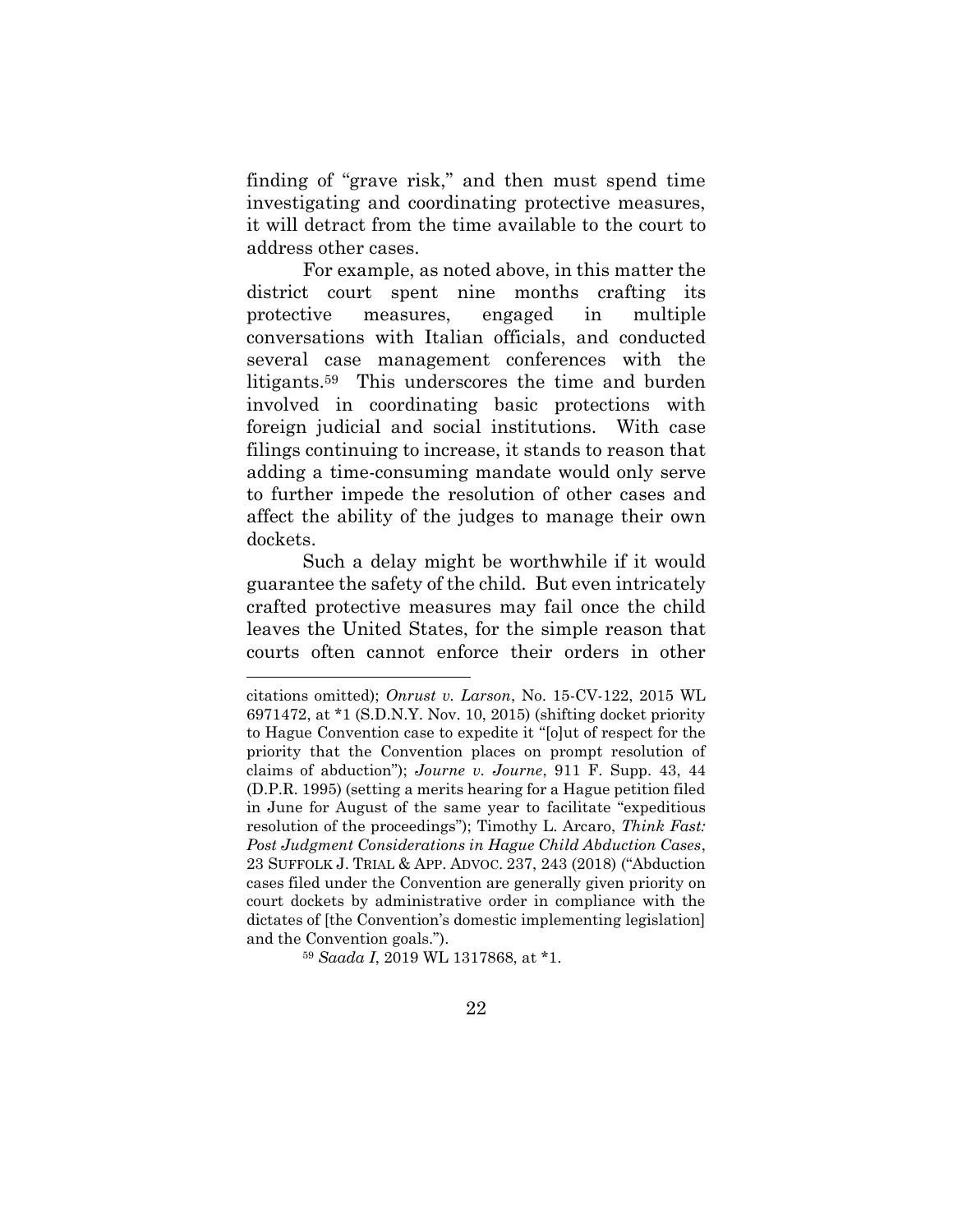jurisdictions.<sup>60</sup> The Hague Convention does not require that ratifying countries afford each other's domestic judiciaries "full faith and credit," nor does it mandate that one country implement the judicially crafted measures for protection of a child once that child returns to his or her habitual residence. As the Eleventh Circuit explained, courts that "enter conditional return orders . . . retain no power to enforce those orders across national borders."<sup>61</sup>

Affirming the Second Circuit's mandatory approach, therefore, would (i) prevent the expeditious resolution of Hague Convention cases, (ii) detract from the federal judiciary's ability to manage their own dockets, and (iii) delay resolution of other cases all without any assurance that the ameliorative measures would be enforceable abroad.

#### **CONCLUSION**

The Second Circuit's mandate that courts finding a "grave risk of harm" to children in Hague Convention cases then consider crafting extensive

<sup>60</sup> *See* Pet Br. at 17–18, 31–33.

<sup>61</sup> *Baran v. Beaty*, 526 F.3d 1340, 1350 (11th Cir. 2008); *see also* Merle H. Weiner, *International Child Abduction and the Escape from Domestic Violence*, 69 FORDHAM L. REV. 593, 678 (2000) ("[T]here is currently no remedy for the violation of an undertaking. Contrary statements by some courts are simply wrong."); *cf.* Restatement (Third) of Foreign Relations Law § 403 (1987) ("Even when one of the bases for jurisdiction under § 402 is present, a state may not exercise jurisdiction to prescribe law with respect to a person or activity having connections with another state when the exercise of such jurisdiction is unreasonable."); *United States v. Hitachi Am., Ltd.*, 20 C.I.T. 193 (1996) (noting that there is no power to subpoena or compel actions of foreign nationals living abroad).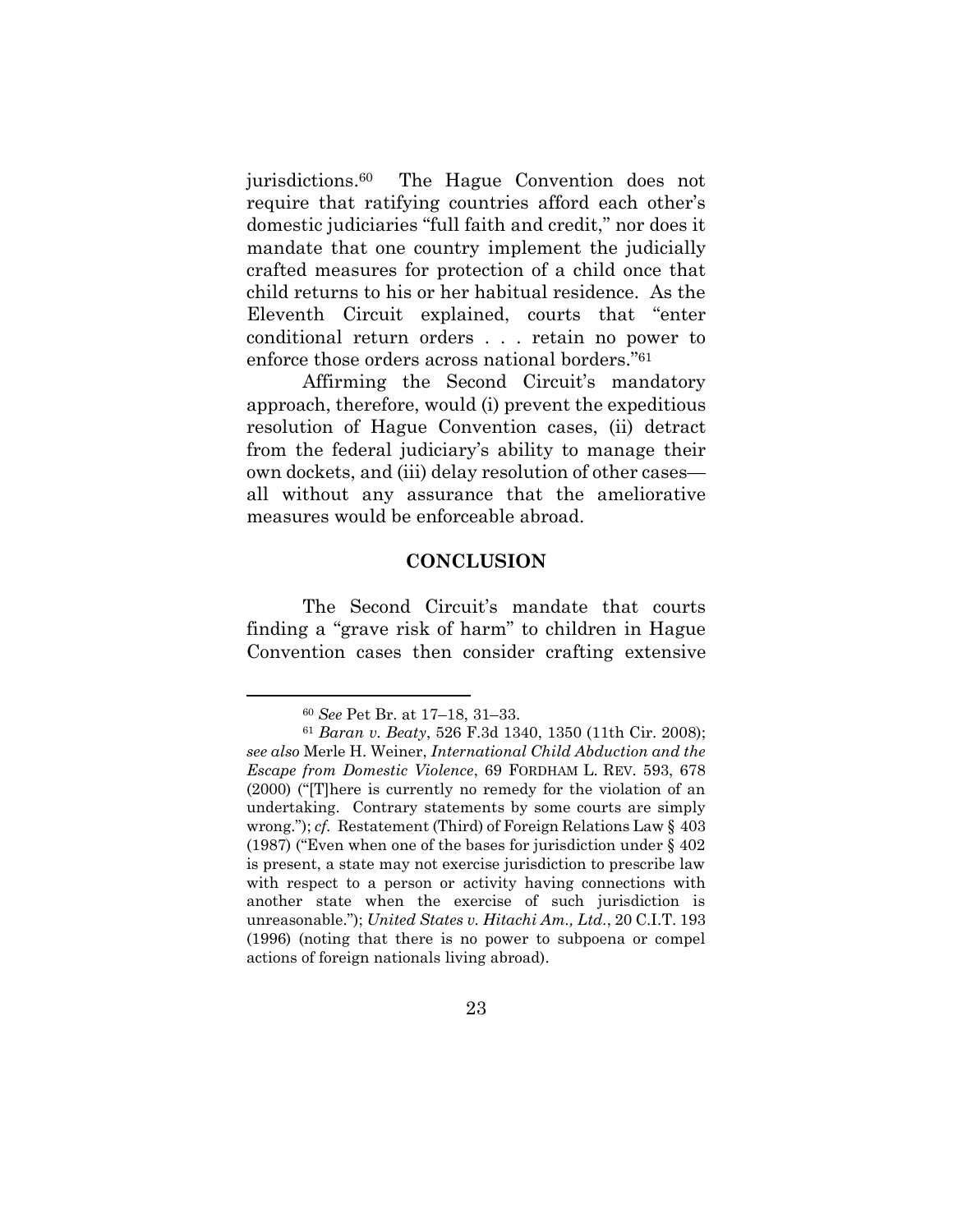ameliorative measures in all cases forces US judges to take actions beyond their traditional role. It requires them to move beyond serving as neutral umpires resolving issues of foreign law, into an investigatory role of uncovering facts relating to a myriad of legal and non-legal institutions in foreign jurisdictions. In cases involving domestic abuse such as the one at bar, the mandate further obliges trial courts to engage in custody and other family law issues that they are illequipped to resolve. Finally, mandatory consideration of extensive ameliorative measures in such cases thwarts the Convention's purpose in resolving the threshold issue of identifying the proper forum in an expeditious manner, and instead forces courts to engage in a lengthy analysis of the underlying custody dispute in order to craft measures they will ultimately be unable to enforce.

In contrast, the discretionary approach adopted by the First, Eighth, and Eleventh Circuits, and advanced by the State Department and the United States as *amicus curiae*, is preferable. Under such an approach, in cases involving domestic abuse, courts would be given the discretion to recognize that crafting ameliorative measures would necessarily entangle them in the custody merits dispute which they are ill-suited to handle. It would also relieve them of the obligation to undertake a time-consuming investigation of various foreign social and legal institutions that goes well beyond the limited role of determining foreign law. Avoiding this process in such cases would also preserve precious judicial resources and allow for the requisite expeditious resolution of Hague Convention cases.

We acknowledge that there are unique circumstances in which ameliorative measures would